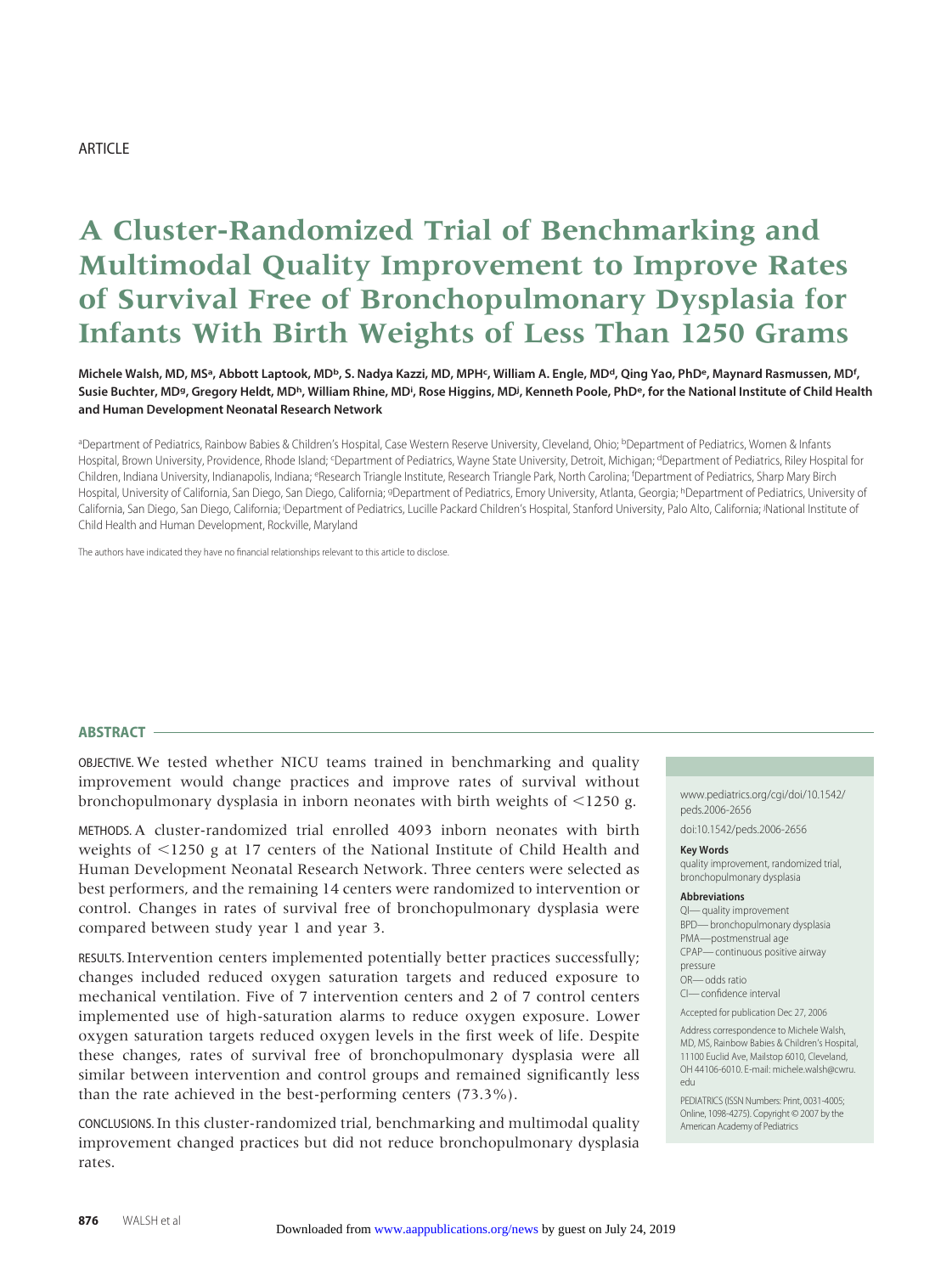IN 2000, PUBLICATION of the seminal report *To Err Is*<br>*Human* by the Institute of Medicine rocked the med-*Human* by the Institute of Medicine rocked the medical world and shook the confidence of patients in the health care system.<sup>1</sup> The Institute of Medicine then examined deficiencies in common health care practices in the report *Crossing the Quality Chasm* and found that health care processes were subject to significant deviations from expected practice that led to suboptimal care and poor patient outcomes.2 Quality improvement (QI) techniques, adapted from industry, have been used to improve care and patient outcomes. However, the National Academies of Sciences found that research on QI lagged behind real-world applications.3 The Institute of Medicine concluded that most health care professionals were trained inadequately in QI.3 The optimal techniques for training teams and changing practice are not known.

One technique in QI is benchmarking, in which bestperforming centers are identified and practices are examined and emulated at other centers to improve outcomes. The rationale is that institutions with excellent performance for a given outcome apply specific clinical practices that are most effective. They may also display structural or cultural organizational features that contribute to excellent outcomes. By visiting these centers and reviewing the evidence in the literature, teams from other institutions can identify these practices and organizational features. Then, by applying methods learned in QI training, the teams should be able to implement the identified practices and to modify their organizations in ways that lead to better outcomes. Although such QI teams are used increasingly in health care organizations, their efficacy has not been evaluated rigorously. Evaluations of the impact of QI teams have revealed mixed results. Shojania et al<sup>4</sup> reviewed systematically the results of QI studies and found evidence for only modest effects, together with evidence of publication bias, with small trials being more likely to demonstrate positive results and larger trials more often yielding negative results. Also clouding the evaluation of QI is the fact that teams are often self-selected and highly motivated. It is not known whether the successful improvements in outcomes reported by such teams can be generalized when applied on a wider scale. In addition, it is unclear whether teams can select from the potentially thousands of clinical practices used to identify a subset of practices that can be applied to produce improved outcomes.

Survival rates for very low birth weight neonates  $(<$ 1500 g) have improved steadily, with 83% of all such neonates surviving.5 Although most of the survivors are healthy, many develop a chronic lung injury, bronchopulmonary dysplasia (BPD), which is a significant health burden.6–8 In 1998, 55% of neonates with birth weights  $of < 1250$  g who were born at centers in the National Institute of Child Health and Human Development Neonatal Research Network either died or developed BPD.

The incidence rates of BPD vary by center and are not explained by differences in birth weight, gestational age, race, frequency of prenatal steroid use, or incidence of respiratory distress syndrome.9 Therefore, differences in treatment practices may contribute to the development of BPD.10,11 We conducted a cluster-randomized, controlled trial to test whether NICUs trained in benchmarking and multimodal QI techniques could improve rates of survival without BPD for neonates with birth weights of  $1250$  g, compared with centers with usual practice.

# **METHODS**

#### **Participants**

Seventeen centers of the National Institute of Child Health and Human Development Neonatal Research Network participated in the trial, with practices analyzed for inborn neonates with birth weights of  $\leq$ 1250 g. In January 2001, the 3 centers with the highest rates of survival free of BPD (top 3 performers in 1998 –2000; rate of survival free of BPD: 62.5%) were identified as the benchmark centers (see "Acknowledgments").

#### **Randomization**

Our intention was to improve the use of potentially better practices by the entire neonatal care team. The NICU, rather than the patient, was the unit of randomization, because the intervention was applied to a team representing the NICU. In June 2001, the 14 remaining centers were assigned randomly, with computer-generated codes prepared in sealed opaque envelopes by the data center, to the intervention group ( $N = 7$ ) or the control group ( $N = 7$ ). Envelopes were distributed in person, and all were opened simultaneously. A flow diagram of study participants and units is shown in Fig 1.

# **Interventions**

#### *Data Collection*

Before randomization, all 14 eligible sites selected multidisciplinary teams (neonatologist, neonatal nurse, and respiratory therapist); members were respected clinical experts at their sites. From January to June 2001, data on preintervention practices were collected at the benchmark centers and at each intervention center and were analyzed by each intervention team to identify care differences. From June to November 2001, teams conducted self-study and literature review by using the preintervention data.

#### *Training in QI Practices*

All team members attended an 8-hour training session on QI led by a team of experts (see "Acknowledgments"). Sessions introduced systems thinking, cycles of rapid change, measurement tools, and the concept of potentially better practices.12 Teams were provided with literature reviews of care practices, including published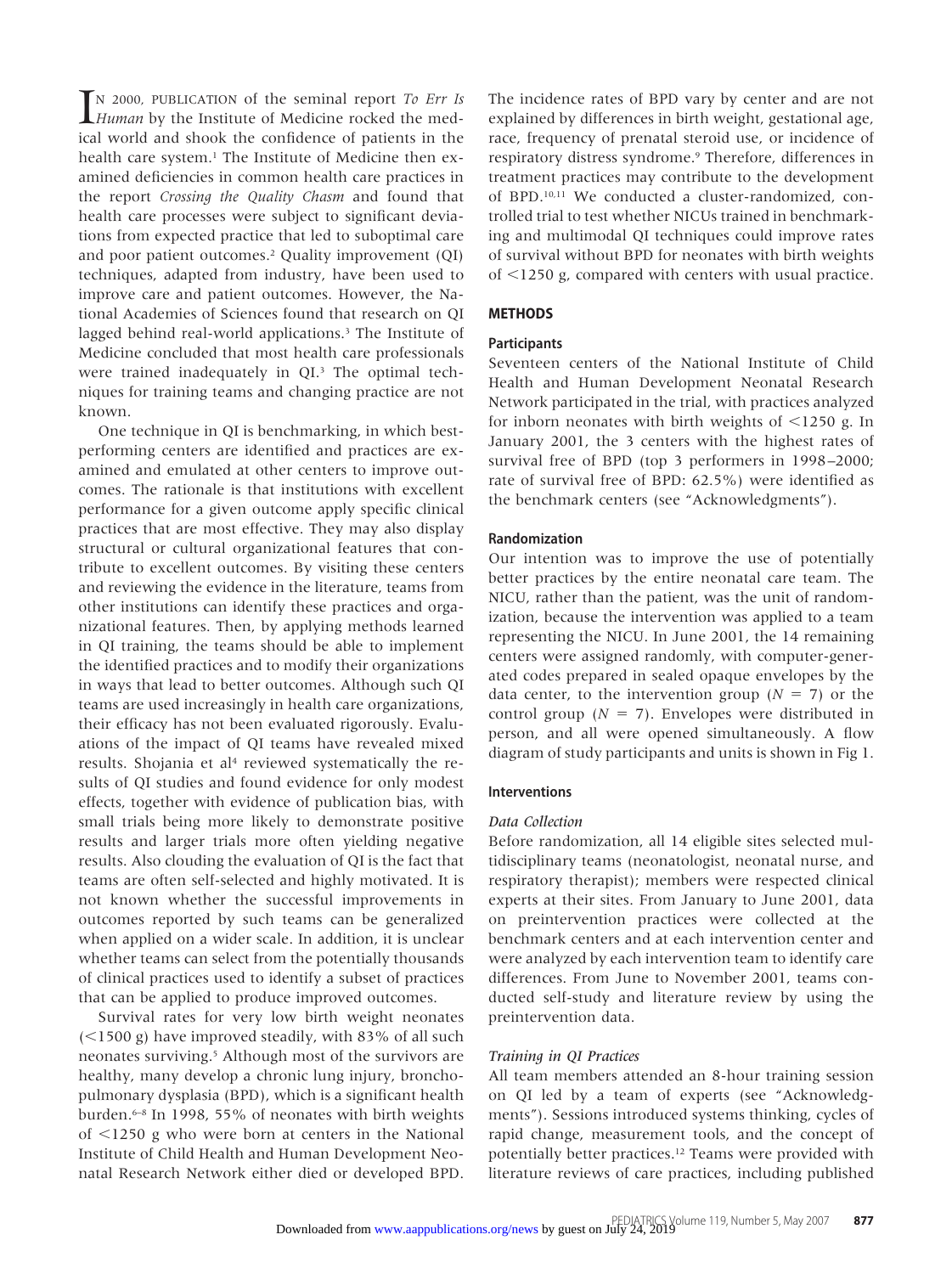

#### FIGURE 1

Flow diagram of participating centers and neonates in the trial. GA indicates gestational age.

meta-analyses and reviews from the Cochrane Collaboration. Core teams met face to face on 2 occasions and then in teleconferences. Teleconferences at 4- to 8-week intervals throughout the 2-year intervention period supported initial training. One control site and 2 intervention sites had participated in previous rapid-cycle QI processes.

#### *Site Visits and Selection of Interventions*

The teams from the intervention centers visited each benchmark center in November 2001. Benchmark centers delivered a presentation on their self-assessments of practices responsible for their high rates of survival free of BPD to the intervention teams. Teams also observed care directly at each benchmark site, collaborated in document care practices, and compared these with the benchmark self-assessments. In addition, intervention teams scrutinized extensive data collected by research nurses during the preintervention period at the benchmark centers and at their own centers.

From these data-driven assessments, teams identified 27 potentially better practices at the benchmark centers, in 3 domains, namely, delivery room care, ventilation practices, and nutrition and fluid practices (Table 1). Two other domains evaluated originally, that is, infection rates and infection control practices and organizational structure, were not different at the better-performing centers and were not selected for implementation. Overall care in the benchmark centers was characterized by ventilation with lower tidal volumes (2 centers with emphasis on use of nasal continuous positive airway pressure [CPAP] and 1 center with continued mechanical ventilation with low tidal volumes) and lower oxygen saturation targets.

After the site visits, the teams reviewed published evidence, focusing on systematic reviews, evaluated the quality of the evidence by using the criteria of the Oxford Centre for Evidence-Based Medicine, and collaborated with colleagues at their centers to identify practices at the benchmark centers that were different from those in their own centers. The core team members led conferences to develop consensus with their colleagues and together selected potentially better practices for implementation. Because preexisting practices differed at each center (by design), each unit developed a unique set of interventions based on their local practice patterns; however, many centers chose similar interventions. Intervention centers chose between 5 and 13 potentially better practices per center (median: 7 practices) for im-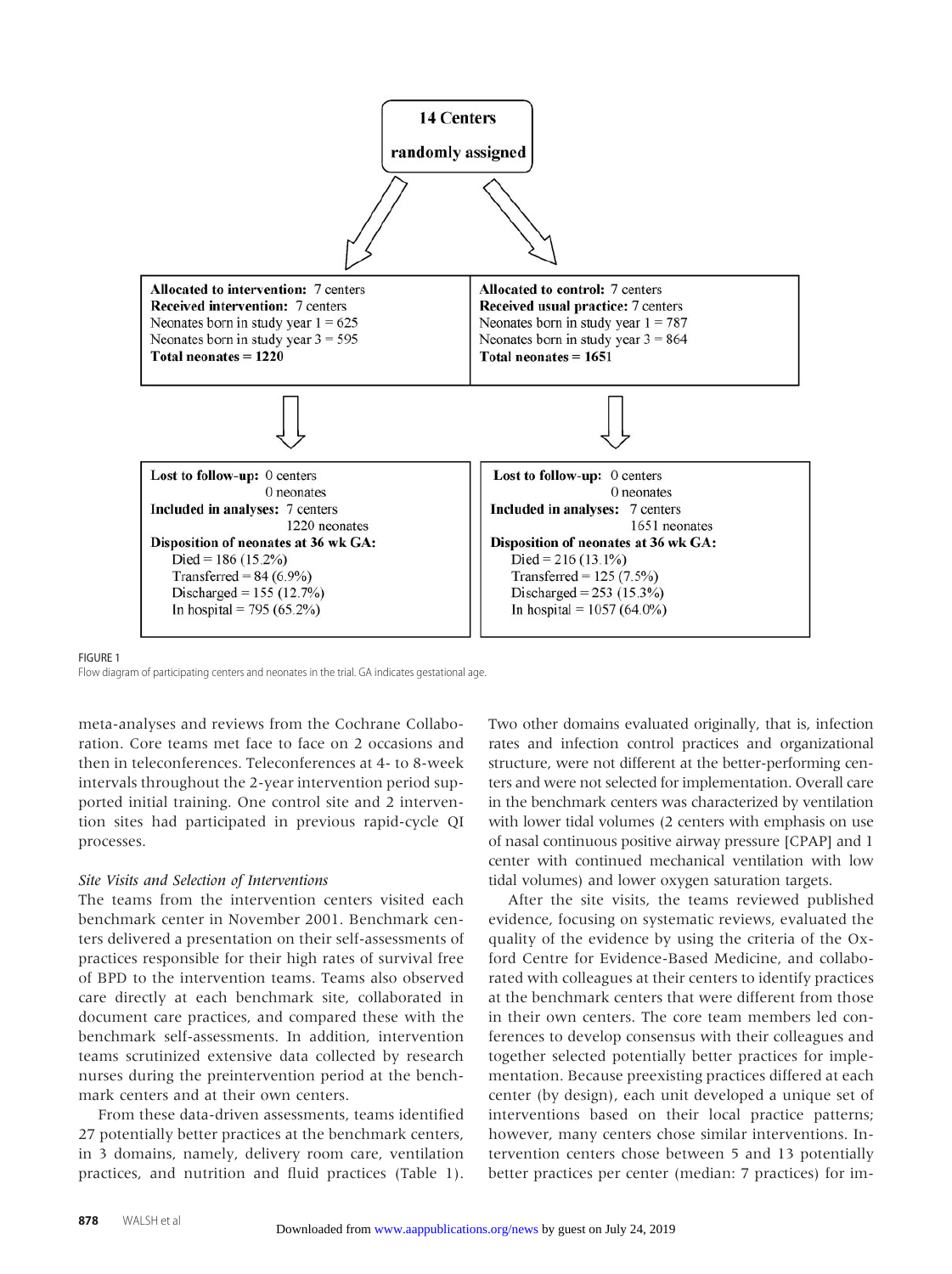| <b>TABLE 1</b> Summary of Potentially Better Practices and Selections According to Center |
|-------------------------------------------------------------------------------------------|
|                                                                                           |

| Intervention                                                                                                    | Benchmark<br>Α | Benchmark<br>B | Benchmark<br>$\mathsf{C}$ | Center<br>Α | Center<br>B | Center<br>C  | Center<br>D                                                                                       | Center<br>E  | Center<br>F | Center<br>G  |
|-----------------------------------------------------------------------------------------------------------------|----------------|----------------|---------------------------|-------------|-------------|--------------|---------------------------------------------------------------------------------------------------|--------------|-------------|--------------|
| Delivery room                                                                                                   |                |                |                           |             |             |              |                                                                                                   |              |             |              |
| 1. Fellow or attending physician at<br>delivery                                                                 | P              | P              | P                         | P           |             | X            |                                                                                                   | $\mathsf{P}$ | P           | $\mathsf{P}$ |
| 2. Respiratory therapist at delivery                                                                            | P              | P              | $\mathsf{P}$              | P           | P           | $\mathsf{P}$ | $\mathsf{P}$                                                                                      | $\mathsf{P}$ | P           |              |
| 3. Consistent equipment in all delivery<br>rooms                                                                | P              | P              | $\mathsf{P}$              | P           | P           |              | $\mathsf{P}$                                                                                      | $\mathsf{P}$ | P           | $\mathsf{P}$ |
| 4. Limited pressures in manual ventilation                                                                      | P              | P              | $\mathsf{P}$              | Χ           | X           | P            | P                                                                                                 |              | Χ           | X            |
| 5. Prophylactic use of surfactant                                                                               | P              | P              |                           | P           |             |              |                                                                                                   | Χ            | Χ           |              |
| 6. Use of device to provide positive end-<br>expiratory pressure                                                |                |                |                           | P           |             | P            |                                                                                                   | $\mathsf{p}$ | P           |              |
| Respiratory care                                                                                                |                |                |                           |             |             |              |                                                                                                   |              |             |              |
| 7. Selective intubation with liberal use of<br>CPAP                                                             |                |                | $\mathsf{P}$              | P           |             |              |                                                                                                   |              | Χ           | Χ            |
| 8. Early use of surfactant if intubated                                                                         | P              | P              | $\mathsf{P}$              | P           | P           | P            | $\mathsf{P}$                                                                                      |              | Χ           | $\mathsf{P}$ |
| 9. Assessment of volume/pressure and<br>targeting of lowest levels to achieve<br>modest chest rise if intubated | p              | p              | $\mathsf{P}$              | X           | $\times$    |              | $\mathsf{P}$                                                                                      |              | X           | $\mathsf{P}$ |
| 10. Aggressive weaning and early<br>extubation if intubated                                                     | P              | P              | $\mathsf{P}$              | P           |             | X            | X                                                                                                 | X            | X           | X            |
| 11. Higher Paco <sub>2</sub> targets for all patients                                                           | P              | P              | $\mathsf{P}$              | P           | Χ           | $\mathsf{P}$ | $\mathsf{P}% _{0}\left( \mathcal{A}_{0}\right) \equiv\mathsf{P}_{0}\left( \mathcal{A}_{0}\right)$ | $\mathsf{P}$ | Χ           | Χ            |
| 12. Lower oxygen saturation goals                                                                               | P              | P              | $\mathsf{P}$              | Χ           | $\mathsf X$ | Χ            | Χ                                                                                                 | $\mathsf X$  | Χ           | Χ            |
| 13. High-saturation alarm set at 95%                                                                            | P              | P              | $\mathsf{P}$              | Χ           | $\mathsf X$ | $\chi$       | $\times$                                                                                          | $\times$     | $\mathsf X$ | Χ            |
| 14. Avoidance of routine suctioning for<br>patients undergoing ventilation                                      | P              |                |                           | P           | $\times$    |              |                                                                                                   |              | Χ           | $\mathsf{P}$ |
| 15. Avoidance of hand-bagging for patients<br>undergoing ventilation                                            | P              |                |                           | P           | $\times$    |              |                                                                                                   | X            | Χ           |              |
| 16. Nonroutine use of analgesics/sedatives<br>for patients undergoing ventilation                               | P              | P              | $\mathsf{P}$              | P           |             |              |                                                                                                   | X            | P           | $\mathsf{P}$ |
| 17. Prophylactic use of methylxanthines<br>before extubation                                                    |                |                |                           | P           |             |              | $\mathsf{P}$                                                                                      | $\mathsf{P}$ | P           |              |
| 18. Consensus regarding ventilatory<br>management                                                               | P              | P              |                           | P           |             |              | $\mathsf{P}$                                                                                      |              |             |              |
| Nutrition/fluids                                                                                                |                |                |                           |             |             |              |                                                                                                   |              |             |              |
| 19. Limited intravenous fluids                                                                                  | P              | P              | $\mathsf{P}$              |             | X           | P            |                                                                                                   | X            | X           | Χ            |
| 20. High-humidity environments                                                                                  |                | P              |                           | P           | $\mathsf X$ | $\mathsf P$  |                                                                                                   |              |             | p            |
| 21. Limited volume expansion to treat low<br>blood pressure                                                     | P              | P              |                           | P           | P           | P            | $\mathsf{P}$                                                                                      | $\mathsf{P}$ |             |              |
| 22. Aggressive approach to patent ductus<br>arteriosus                                                          | P              | P              |                           | P           |             |              |                                                                                                   | $\mathsf{P}$ | P           | P            |
| 23. Early introduction of parenteral protein<br>intake                                                          | P              | P              |                           | P           | P           |              |                                                                                                   | $\mathsf{P}$ | P           | P            |
| 24. Early introduction of lipids                                                                                | P              | P              |                           |             | P           |              |                                                                                                   |              | P           | $\mathsf{P}$ |
| 25. Full total parenteral nutrition with<br>increasing enteral feeding                                          | P              | p              |                           |             |             |              |                                                                                                   | $\mathsf{P}$ | p           | p            |
| 26. Frequent use of human milk<br>27. Vitamin A prophylaxis                                                     |                | P              | P<br>$\mathsf{P}$         | P           | P           | Χ            | P<br>$\mathsf{P}$                                                                                 | P            | P           | $\mathsf{P}$ |

P indicates a center already practicing this standard; X, an intervention selected by the center.

plementation. Specific practices at the benchmark centers and those selected by the intervention centers are shown in Table 1. More-detailed information on the potentially better practices, levels of evidence, and metrics used is contained in the Appendix.

Implementation of all selected potentially better practices was tracked with statistical control charts. Each intervention was assigned a predefined method of objective measurement based on observation of practices at the better-performing centers. For example, implementation of the use of high-saturation alarms was tracked with random audits of the use of alarms at the intervention sites and the control sites. The metrics used to track practice changes are summarized in the Appendix. Control charts (example shown in Fig 2) were generated by the data center with SAS software (SAS Institute, Cary, NC), provided to the intervention teams at 4- to 6-week intervals throughout the 2-year intervention period, and shared with all members of the NICUs to reinforce practice changes. Each team received control charts of all practices selected for implementation by any team. In this study, successful implementation of an intervention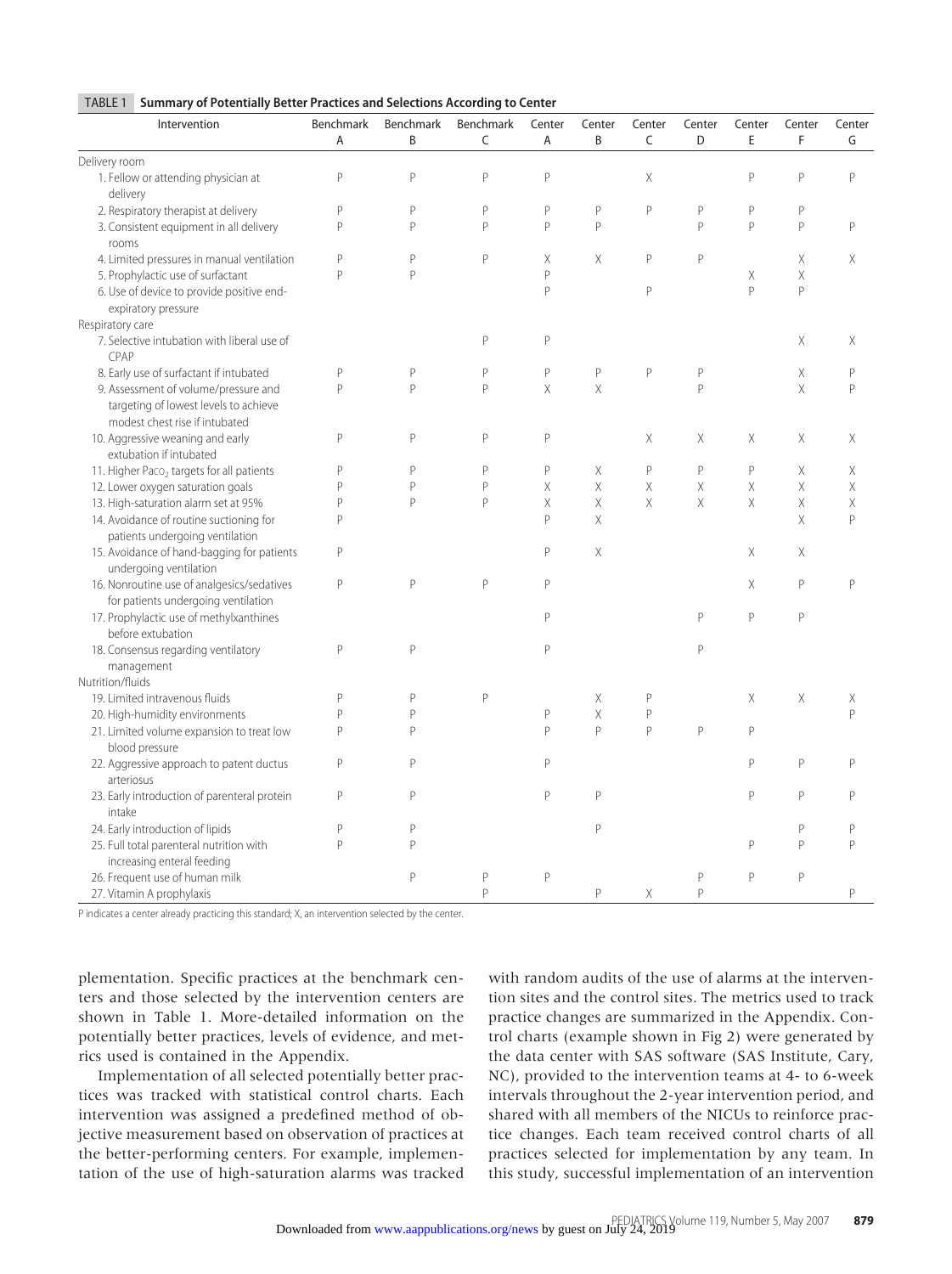#### FIGURE 2

Example of a control chart provided to intervention teams every 4 to 6 weeks to track progress in the implementation of potentially better practices. In this control chart, the practice of permissive hypercapnia is tracked with the metric mean Paco<sub>2</sub> for intubated infants on day 3 of life. The horizontal line indicates the center's performance in the preintervention period; X, mean value for patients enrolled during the interval; circles, cumulative intervention mean; error bars, 95% CIs for the point estimates.



was defined as a statistically significant improvement from preintervention performance achieved within the 2-year intervention period and maintained at the end of the period. Data on practices in the best-performing centers before the study were available to the teams, but data on performance in the control centers were masked. Control centers were provided with annual summary data provided routinely to all network centers and were masked with respect to the work at the intervention centers. Control centers were prohibited from participating in other QI collaborative efforts focused on BPD. Because of ethical concerns with prohibiting practice changes in control centers during the 3-year trial period, local quality efforts initiated by clinicians who were not members of the research team were permitted. One control center changed its management approach to deemphasize mechanical ventilation and to emphasize nasal CPAP during the trial.

# **Outcomes**

The primary outcome measure was the change in survival free of BPD between year 1 and year 3. BPD was assessed at postmenstrual age (PMA) of 36 weeks by using a validated physiologic definition that combined respiratory support and oxygen saturation and was developed for this trial.13 Infants who were discharged before 36 weeks were assigned the diagnosis of BPD if discharged from the hospital with oxygen. For infants who were transferred before 36 weeks, a hierarchy was used to determine the diagnosis of BPD. If possible, a room air challenge was performed and the infant was assigned the diagnosis of BPD on the basis of the results of the challenge. If a challenge was not possible, then the receiving institution was contacted and the infant was assigned the outcome of BPD if he or she was receiving oxygen supplementation, CPAP, or ventilation. If no information about the status at 36 weeks was available, then the infant was assigned the diagnosis of BPD if he or she was receiving oxygen supplementation, CPAP, or ventilation at the time of transfer. Overall, the outcome of BPD was determined for 99.9% of infants at intervention sites and 98.8% of infants at control sites. Secondary outcomes included death before hospital discharge, BPD severity (assessed with a modification of the National Institutes of Health consensus definition of BPD that included the physiologic definition), durations of mechanical ventilation, CPAP, and oxygen use, and length of hospital stay.13,14 Other measures of common neonatal comorbidities were specified before the trial began and included severe intraventricular hemorrhage (Papile stage III or IV), cystic periventricular leukomalacia, severe retinopathy of prematurity (stage 3 or more), pneumothorax, patent ductus arteriosus, necrotizing enterocolitis (stage 2 or more), and late-onset sepsis (positive blood culture at  $>72$  hours of age).<sup>15–17</sup> Arterial oxygen values, together with complete blood gas data and respiratory support information, were measured every 6 hours on days 1 to 7, at the values closest to 6 AM, noon, 6 PM, and midnight. The information was also recorded on days 14, 21, and 28 of life. All values were averaged. Severity of illness was assessed at 24 hours of age by using the Score of Neonatal Acute Physiology II.18 Neonatal research nurses abstracted all data by using standardized definitions. Data were entered remotely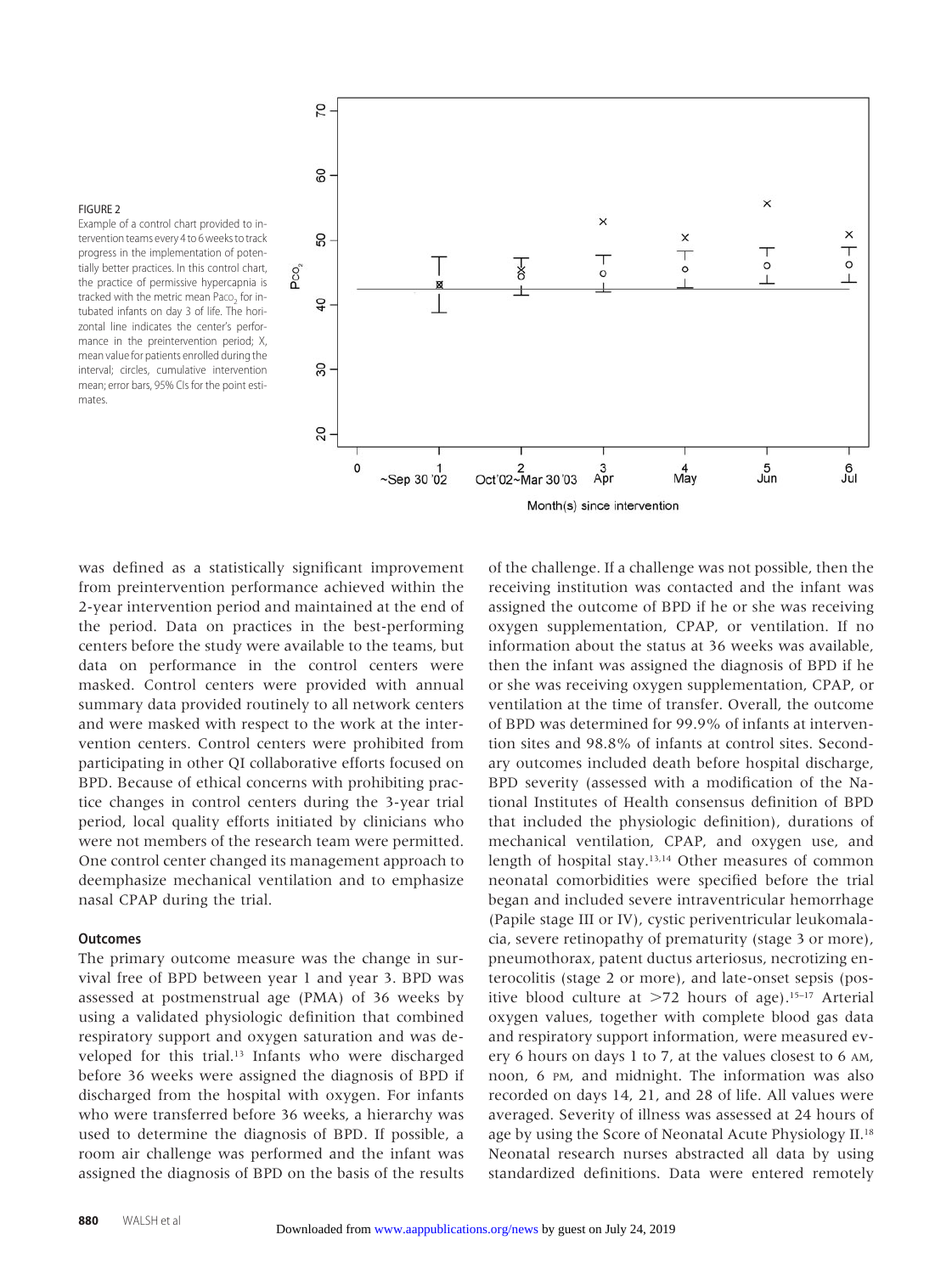through electronic submission. Quality control procedures included range checking, internal comparisons for logic violations, and comparison of expected and observed values.

# **Human Subject Protection**

The institutional review board at every site approved the study. One center provided families with a letter of information, and all others were given a waiver of consent requirements to collect deidentified data. The trial was registered at inception with the US National Library of Medicine trial registry (trial registration NCT00067613 [see www.clinicaltrials.gov]). In April 2003, data were reviewed by an independent data monitoring and safety committee, which recommended trial continuation.

#### **Study Time Line and Statistical Methods**

The preintervention year (study year 1) began in March 2001. Centers were assigned randomly to intervention or control in June 2001, to permit centers to free investigators for site visits in October and November 2001. Centers selected interventions, began implementation in May 2002, and continued interventions through a 2-year intervention period (study year 2 and year 3). Outcomes were compared between year 1 (March 2001 to May 2002) and year 3 (April 2003 to May 2004).

Analyses included all neonates with birth weights of 1250 g who were born at the centers and were free of major malformations. All analyses were based on an intent-to-treat model according to center assignment. Comparisons of the intervention and control centers were assessed by using mixed-model methods (SAS 9.1 loadable PROC GLIMMIX for binary outcomes and PROC MIXED for continuous outcomes), with the center entered as a random effect. These analyses accounted for the intraclass correlation within each center attributable to clustering from randomization according to center. The model for the analysis included the following terms: group (intervention or control), study year (year 1 or year 3), and group-year interaction. The group-year interaction term measures the difference between the 2 groups in changes from year 1 to year 3, which is the parameter of interest. A 0 coefficient for this term indicates a null treatment effect between the 2 groups. Other characteristics of the infants present at the time of birth were added to the model, including birth weight, gestational age of  $\leq$ 26 weeks, race, gender, and prenatal steroid exposure. An interaction between gestational age ( $\leq$ 26 weeks versus  $\geq$ 26 weeks) and the main effect (group-year interaction) was added to the model if it showed a significant effect. Summary outcomes are shown when the gestational age interaction was not significant, and outcomes according to gestational age group are shown when the interaction was significant. Binary outcomes are presented as adjusted odds ratios (ORs) for year 3 versus year 1, with 95% confidence intervals (CIs), and continuous outcomes as the adjusted difference of year 3 versus year 1.<sup>19</sup> A model with a term for severity of illness that included the Score for Neonatal Acute Physiology II with perinatal extension was also studied; the results obtained by using the additional term for severity of illness were not different from the results of the first model and are not shown.18 We prespecified secondary analyses that evaluated the impact of the intervention according to center and according to gestational age (26 weeks versus  $\geq$ 26 weeks). All study analyses were completed with SAS 9.1 (SAS Institute).

## **Sample Size**

In this trial, with the center rather than the individual patient as the unit of randomization, sample size calculations accounted for both interhospital and intrahospital variability. The comparison of interest was the intervention/control difference in the change in rates of survival free of BPD between study years 1 and 3. The methods of Gail et al<sup>20</sup> from the Community Intervention Trial for Smoking Cessation were used in these calculations. Based on network data for 1999 and 2000, the rate of survival free of BPD (defined as oxygen use at 36 weeks) in inborn neonates of  $\leq$ 1250 g was 45%. We calculated a sample size of 1400 neonates in each year of the study (100 patients per center in 14 centers) to yield 80% power (2-sided  $\alpha = .05$ ) to detect an absolute difference of 14% in the change in rates of survival free of BPD between year 1 and year 3 in the intervention versus control groups. The magnitude of the effect selected was relatively large and was based on effect size seen in the only published work of collaborative QI to reduce BPD.21

# **RESULTS**

# **Patient Population and Care Practices Before Intervention**

The population for these analyses included 4095 liveborn neonates with birth weights of 401 to 1250 g who were born at the 14 randomized centers between March 1, 2001, and April 30, 2004. Neonates who were not born at the centers and those with major malformations were excluded. Two neonates with major malformations were enrolled incorrectly and were removed subsequently, leaving 4093 neonates in the cohort. Among the 4093 neonates, 2871 were from year 1 and year 3 of the study and therefore were included in the analysis. The hospitals in the study arms were all level IIIB units with large volumes and accredited residency and neonatal/perinatal programs. Centers randomized to the control group were larger than those randomized to the intervention group, leading to more infants in the control centers (Fig 1). Infants in the intervention centers were slightly larger, were more mature, and included fewer white infants, compared with those in the control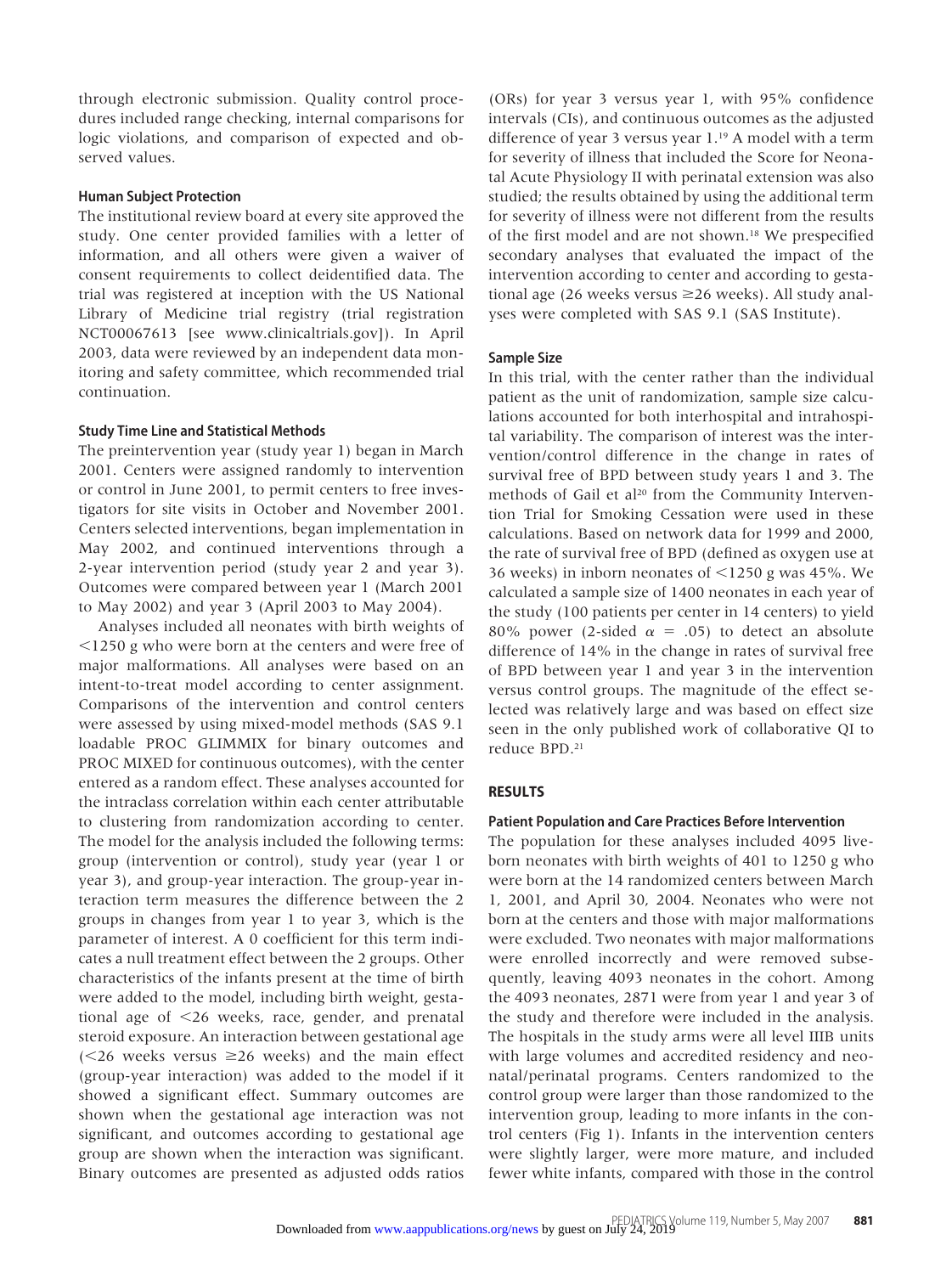centers (Table 2). Infants in the intervention centers were born to mothers who had received less prenatal steroid treatment (78% vs  $87\%$ ;  $P < .0001$ ), and the infants had higher severity of illness scores, as measured with the Score of Neonatal Acute Physiology II (23.8  $\pm$ 15.6 vs 20.9  $\pm$  15.4; *P* = .0002). Despite these differences in infant characteristics, the incidence rates of BPD at 36 weeks, measured with the physiologic definition, were similar for the intervention and control centers  $(25.7\% \text{ vs } 28.3\%; P = .30)$ , as were the incidence rates of oxygen use at 36 weeks  $(38.5\% \text{ vs } 36.1\%; P = .40)$ .

Characteristics of the infants within centers did not differ across the 3 years of the trial with respect to birth weight, gestational age, gestational age of  $\leq$ 24 weeks, gender, or prenatal steroid exposure. The only attribute with a statistically significant change was an increase in the percentage of black infants born at centers randomized to the intervention group from 30.6% to 36.3%  $(P = .047)$ .

#### **Interventions**

The majority of intervention centers implemented their selected practices, although the rate of success did vary according to center (median rate of success: 75%; range: 40%–100%). The intervention group did change respiratory care practices (Table3). Both intervention and control centers decreased the time of delivery of the first surfactant dose, with intervention centers decreasing from a median of 51 minutes to 31 minutes and control centers decreasing from a median of 41 minutes to 21 minutes. The intervention group significantly increased the use of CPAP on the first day of life (year 1: 16.9%; year 3: 24.2%) but, despite the 7.3% increase, usage was still below the rate of CPAP use in the control centers in both year 1 (26.5%) and year 3 (28.2%). Intervention centers also decreased the duration of mechanical ventilation in the first week of life (from  $4.0 \pm 2.7$  days to  $3.5 \pm 2.8$  days), whereas the control centers did not change significantly (3.5  $\pm$  2.8 days versus 3.4  $\pm$  2.8 days). Despite having persistently higher rates of intubation on day 1 of life than did control centers between study year 1 and study year 3, intervention centers decreased the total duration of respiratory support by 5.3 days, whereas the control group decreased the duration by 4.1 days.

Intervention centers also implemented policies to reduce target oxygen saturations more frequently than did control centers. Five (71%) of 7 intervention centers and 2 (28.5%) of 7 control centers implemented use of highsaturation alarms to reduce oxygen saturation exposure. In monthly audits at all centers, patients receiving oxygen at intervention centers were more likely to have a high-saturation alarm in use (68.7% of audits with alarm in use; range: 39.8%–100%) than were those at control centers (10.5%; range: 0%–33%). This contributed to a reduction in the arterial oxygen levels measured in the first week of life in the intervention centers, from 74.1  $\pm$  33.6 mm Hg (mean  $\pm$  SD) in year 1 to 62.7  $\pm$  21.2 mm Hg in year 3. In contrast, the values for the control centers were similar in years 1 and 3 (62.2  $\pm$  30 vs 64.3  $\pm$  26.4 mm Hg). Rates of postnatal steroid use declined significantly in both groups (intervention: from 14.3% to 4.4%;  $P \le 0.01$ ; control: from 14.3% to 5.6%;  $P < .01$ ).

The final practice changes selected by intervention centers were restrictions of intravenous fluid volumes. Four centers selected this intervention, and 3 were successful in implementation, with reductions in delivered intravenous fluid (intervention: 126.8 mL/kg per day on day 3 of life in year 1 and 117 mL/kg per day in year 3; control: 125.1–122.6 mL/kg per day).

#### **Outcomes**

Intervention centers did not change the frequency of survival free of BPD faster than control centers (change score for intervention group adjusted for clustering:

|  | TABLE 2 Description of Populations at Intervention and Control Centers |
|--|------------------------------------------------------------------------|
|--|------------------------------------------------------------------------|

| Characteristic                                          |                         | Intervention Centers ( $N = 1752$ ) | Control Centers ( $N = 2341$ ) |                      |  |
|---------------------------------------------------------|-------------------------|-------------------------------------|--------------------------------|----------------------|--|
|                                                         | Year 1 ( $N = 625$ )    | Year 3 ( $N = 595$ )                | Year 1 $(N = 787)$             | Year 3 ( $N = 864$ ) |  |
| Birth weight, mean $\pm$ SD, g                          | $932 \pm 207$           | $922 \pm 206$                       | $899 \pm 209$                  | $912 \pm 212$        |  |
| PMA, mean $\pm$ SD, wk                                  | $27.3 \pm 2.3$          | $27.3 \pm 2.5$                      | $27.0 \pm 2.3$                 | $27.1 \pm 2.5$       |  |
| PMA of $<$ 26 wk, n $\left(\% \right)$                  | 151 (24.2)              | 157(26.4)                           | 229 (28.8)                     | 244 (28.2)           |  |
| Male gender, n (%)                                      | 338 (54.1)              | 311 (52.3)                          | 394 (49.9)                     | 432 (50.2)           |  |
| Race, <i>n</i> (%)                                      |                         |                                     |                                |                      |  |
| White                                                   | 196 (31.4) <sup>a</sup> | 170 (28.6) <sup>a</sup>             | 329 (41.8)                     | 365(42.3)            |  |
| <b>Black</b>                                            | 191 (30.6)              | 216(36.3)                           | 368 (46.8)                     | 377 (43.6)           |  |
| Other                                                   | 238 (38.1)              | 209(35.1)                           | 90(11.4)                       | 122(14.2)            |  |
| Maternal age, mean $\pm$ SD, y                          | $27.2 \pm 6.4$          | $27.3 \pm 6.7$                      | $27.2 \pm 6.4$                 | $27.0 \pm 6.3$       |  |
| Prenatal steroid exposure, n (%)                        | 482 (77.1)              | 470 (79.1)                          | 680 (86.4)                     | 761 (88.2)           |  |
| Score of Neonatal Acute Physiology II,<br>mean $\pm$ SD | $23.4 \pm 15.0$         | $24.6 \pm 16.8$                     | $22.4 \pm 14.6$                | $19.5 \pm 15.7$      |  |

Comparisons of population characteristics in each group between study year 1 and study 3 were not significantly different, except for race in the intervention centers.

 $P = .047$ .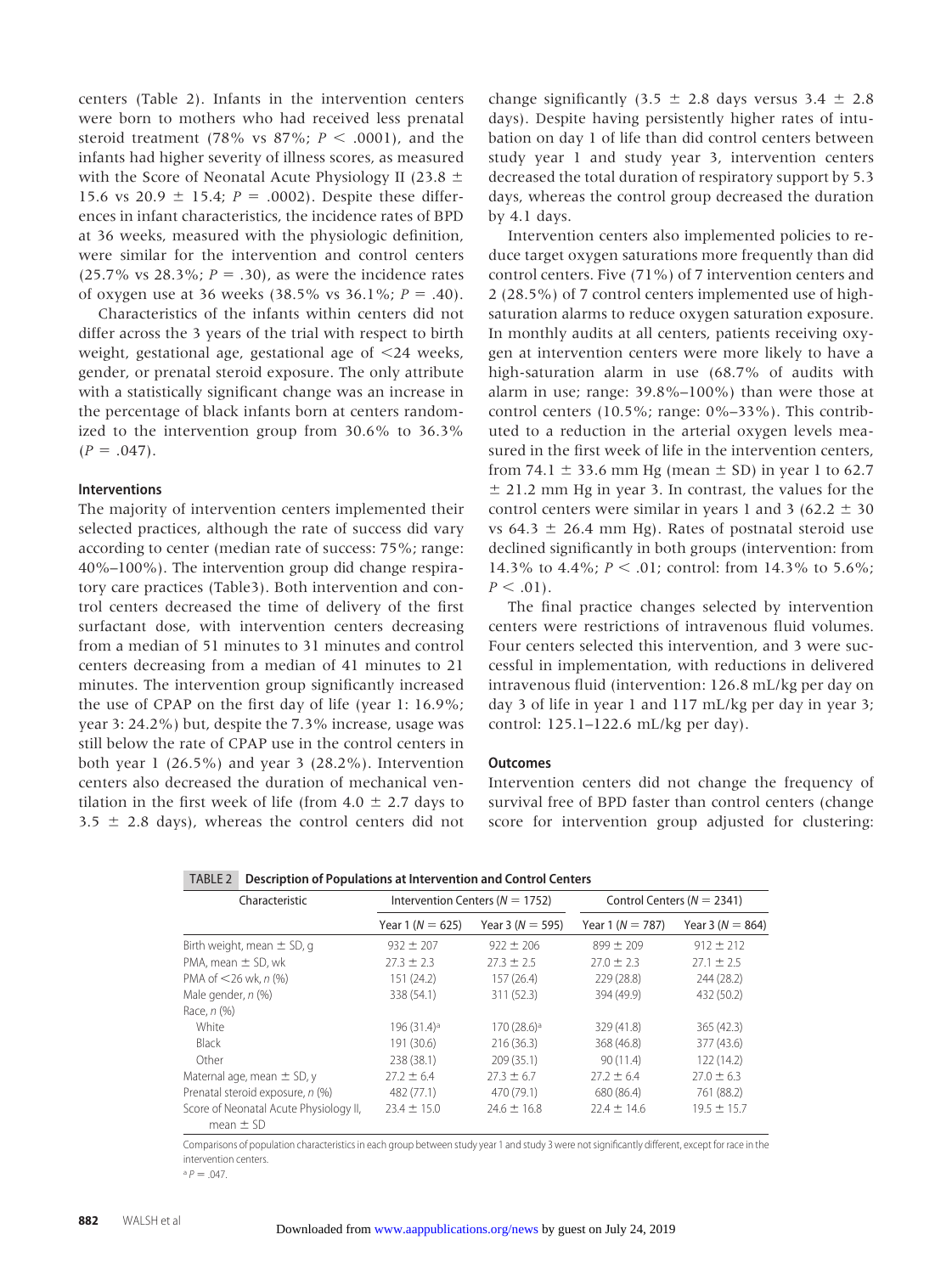$-0.01$ ; 95% CI:  $-0.06$  to 0.04; control group:  $+0.003$ ; 95% CI:  $-0.04$  to 0.05). The changes between study year 1 and study year 3 in overall survival rates, rates of survival free of BPD, and severity of BPD did not differ between the intervention and control centers (Table 4 and Fig 3). Infants cared for in intervention centers did not differ in the incidence of common neonatal morbidities, compared with those cared for in control centers (Tables 3 and 5). There was a nonsignificant trend toward increased rates of severe intraventricular hemorrhage in the intervention centers between year 1 and year 3 (14.4% vs 18.1%), compared with the control centers (13.3% vs 14.1%). The incidence rates of periventricular leukomalacia, severe retinopathy of prematurity, necrotizing enterocolitis, patent ductus arteriosus, and growth failure were similar between the 2 groups in study years 1 and 3.

# **Effects of Intervention According to Gestational Age**

During study design, we hypothesized that the intervention would be less successful for less-mature infants because of increased biological vulnerability. Therefore, we analyzed outcomes for 2 gestational age groups, that is, PMA of  $\leq$ 26 weeks and PMA of  $\geq$ 26 weeks. As anticipated, for infants with PMA of  $\geq 26$  weeks across the 3 years of the trial, rates of survival to PMA of 36 weeks (94% vs 66%) and survival free of BPD (74% vs 30%) were significantly higher than those for infants with PMA of <26 weeks. Overall, results did differ according to PMA group (Fig 4). For infants with PMA of  $\geq$ 26 weeks, there were no differences in rates of survival to PMA of 36 weeks between intervention and control centers, but a statistically nonsignificant trend toward reduced BPD rates was seen in intervention centers. In contrast, in the subgroup of infants with PMA of  $\leq$ 26 weeks,

TABLE 3 **Respiratory Outcomes for Intervention and Control Groups**

trends toward reduced survival rates and increased rates of BPD were seen at the intervention centers (Table 4 and Fig 4). Of note, this difference was driven by a lower-thananticipated rate of BPD in year 1. The interaction between PMA and treatment assignment was significant  $(P = .01)$ (gestational age of  $\leq$ 26 weeks: BPD in intervention: OR: 2.53; 95% CI: 1.31–4.90; BPD in control: OR: 1.01; 95% CI: 0.63–1.63; gestational age of  $\geq$ 26 weeks: BPD in intervention: OR: 0.80; 95% CI: 0.56 –1.16; BPD in control: OR: 0.96; 95% CI: 0.70-1.33).

#### **Outcomes According to Center**

Results did differ according to center in both the intervention and control groups. In the intervention group, 1 center had a significantly improved rate of survival free of BPD (OR: 1.93; 95% CI: 1.00 –3.74) and 6 centers had no significant change (OR: 0.37–1.22). However, in 2 of the centers with no significant change overall, there was a significant interaction between the intervention and PMA. In those 2 centers, no change in BPD rates was seen for neonates born at PMA of  $\geq$ 26 weeks (OR: 1.33; 95% CI: 0.75–2.36) but worsened outcomes were seen for infants born at PMA of 26 weeks (OR: 0.18; 95% CI: 0.06 –0.55). Those 2 centers drove the gestational age differences described in the overall trial. In the control centers, 1 center significantly improved the rate of survival free of BPD (OR: 1.96; 95% CI: 1.00 –3.84), whereas 5 centers showed no significant change (OR: 0.40 –1.35) and 1 center worsened significantly (OR: 0.53; 95% CI: 0.29-0.99).

#### **DISCUSSION**

We showed that, in a rigorous trial using the center as the unit of randomization, centers that implemented QI processes were successful in changing care practices but did not improve rates of survival free of BPD for high-

| Variables                                                 | Benchmark          |                 | <b>Intervention Centers</b> |                                                                | <b>Control Centers</b> |                 |                                                                |       |  |
|-----------------------------------------------------------|--------------------|-----------------|-----------------------------|----------------------------------------------------------------|------------------------|-----------------|----------------------------------------------------------------|-------|--|
|                                                           | Centers,<br>Year 1 | Year 1          | Year <sub>3</sub>           | Change Score/<br>OR (95% CI),<br>Year 3 vs Year 1 <sup>a</sup> | Year 1                 | Year 3          | Change Score/<br>OR (95% CI),<br>Year 3 vs Year 1 <sup>a</sup> |       |  |
| Continuous                                                |                    |                 |                             |                                                                |                        |                 |                                                                |       |  |
| Total duration of ventilation,<br>mean $\pm$ SD, d        | $13.8 \pm 19.7$    | $15.0 \pm 18.2$ |                             | $14.3 \pm 19.3 -1.2(-3.1 \text{ to } 0.7)$                     | $16.1 \pm 21.3$        | $14.9 \pm 19.5$ | $-0.9$ ( $-2.5$ to 0.7)                                        | .79   |  |
| Duration of ventilation in<br>first 7 d, mean $\pm$ SD, d | $3.5 \pm 2.8$      | $4.0 \pm 2.7$   | $3.5 \pm 2.8$               | $-0.6(-0.8$ to $-0.3)$                                         | $3.5 \pm 2.8$          | $3.4 \pm 2.8$   | $-0.0$ ( $-0.3$ to 0.2)                                        | .0026 |  |
| Duration of CPAP, mean $\pm$<br>SD, d                     | $6.6 \pm 9.5$      | $8.5 \pm 11.9$  | $8.0 \pm 11.4$              |                                                                | $9.4 \pm 11.2$         | $9.3 \pm 11.5$  |                                                                | .21   |  |
| Duration of oxygen therapy,<br>mean $\pm$ SD, d           | $28.1 \pm 26.7$    | $33.2 \pm 27.0$ | $29.0 \pm 27.0$             | $-4.9(-7.6 \text{ to } -2.2)$                                  | $34.3 \pm 27.9$        | $31.7 \pm 27.7$ | $-2.2$ ( $-4.5$ to 0.1)                                        | .14   |  |
| Dichotomous                                               |                    |                 |                             |                                                                |                        |                 |                                                                |       |  |
| CPAP use on day 1 of life, %                              | 15.8               | 16.9            | 24.2                        | $1.71(1.27 - 2.30)$                                            | 26.5                   | 28.2            | $1.09(0.85 - 1.39)$                                            | .08   |  |
| Surfactant use, %                                         | 66.6               | 75.8            | 76.9                        | $0.96(0.71 - 1.30)$                                            | 73.5                   | 74.9            | $1.16(0.90 - 1.49)$                                            | .35   |  |
| Pneumothorax, %                                           | 6.7                | 8.1             | 7.4                         | $0.85(0.55 - 1.31)$                                            | 5.7                    | 6.1             | $1.10(0.72 - 1.68)$                                            | .40   |  |

See "Methods" for elements included in the model

a For continuous variables, the model compared the differences in the change scores between year 1 and year 3 for intervention and control groups; for dichotomous variables, the model compared the differences in the ORs.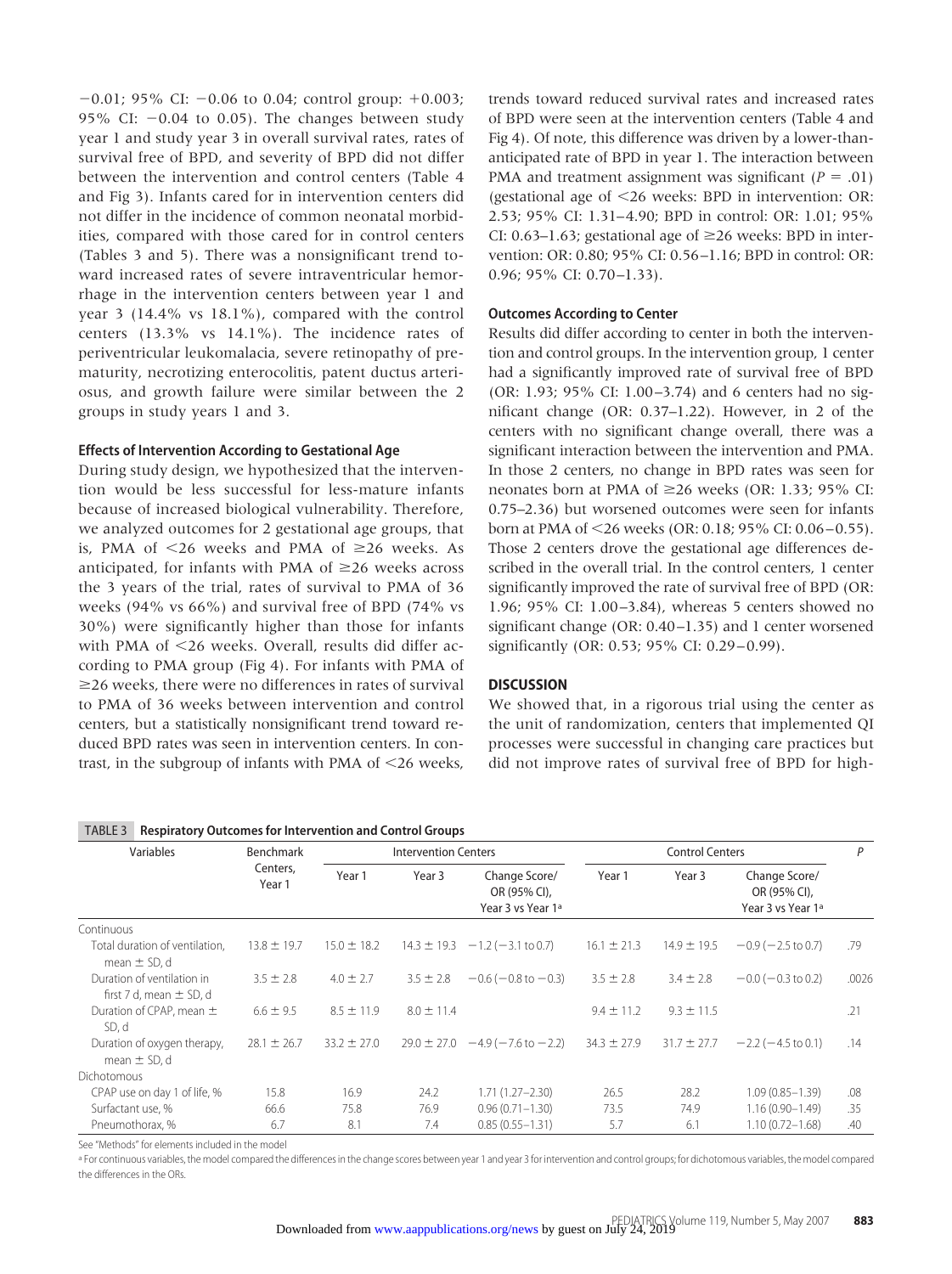

FIGURE 3

Change in rates of BPD according to study year in the intervention and control centers. Each center is shown in each of the 3 study years.

|  | TABLE 4 Primary Outcomes for Benchmark, Intervention, and Control Groups |
|--|--------------------------------------------------------------------------|
|  |                                                                          |

| Outcome                                  | <b>Benchmark</b>   | <b>Intervention Centers</b> |                   |                     |        | P                 |                     |                          |
|------------------------------------------|--------------------|-----------------------------|-------------------|---------------------|--------|-------------------|---------------------|--------------------------|
|                                          | Centers,<br>Year 1 | $\%$                        |                   | OR (95% CI)         | $\%$   |                   | OR (95% CI)         |                          |
|                                          |                    | Year 1                      | Year <sub>3</sub> |                     | Year 1 | Year <sub>3</sub> |                     |                          |
| Survival free of BPD <sup>a</sup>        | 73.3               | 63.3                        | 62.2              |                     | 62.7   | 62.8              |                     | $.40(0.03)$ <sup>b</sup> |
| Gestational age of $<$ 26 wk             | 52.8               | 38.4                        | 22.3              | $0.47(0.27 - 0.82)$ | 31.7   | 29.5              | $0.84(0.55 - 1.30)$ | .10                      |
| Gestational age of $\geq$ 26 wk          | 83.1               | 71.3                        | 76.5              | $1.23(0.88 - 1.71)$ | 75.3   | 75.9              | $1.00(0.75 - 1.33)$ | .35                      |
| Survival to PMA of 36 wk                 | 84.4               | 85.3                        | 84.2              | $0.96(0.67 - 1.37)$ | 87.5   | 86.3              | $0.83(0.60 - 1.14)$ | .56                      |
| BPD, physiologic definition <sup>a</sup> | 13.4               | 25.7                        | 26.1              |                     | 28.3   | 27.2              |                     | .13(01) <sup>b</sup>     |
| Gestational age of $<$ 26 wk             | 24.0               | 37.6                        | 60.7              | $2.53(1.31 - 4.90)$ | 55.3   | 55.8              | $1.01(0.63 - 1.63)$ | .03                      |
| Gestational age of $\geq$ 26 wk          | 9.5                | 23.1                        | 18.7              | $0.80(0.56 - 1.16)$ | 20.1   | 19.2              | $0.96(0.70 - 1.33)$ | .47                      |
| BPD severity <sup>a</sup>                |                    |                             |                   | $0.81(0.60 - 1.11)$ |        |                   | $0.98(0.76 - 1.28)$ | .36                      |
| Severe                                   | 9.8                | 11.3                        | 12.2              |                     | 14.8   | 13.0              |                     |                          |
| Moderate                                 | 3.3                | 14.3                        | 13.8              |                     | 12.8   | 13.9              |                     |                          |
| Mild                                     | 0.8                | 8.1                         | 4.4               |                     | 4.5    | 4.7               |                     |                          |
| None                                     | 86.2               | 66.2                        | 69.5              |                     | 67.0   | 67.9              |                     |                          |
| Undefined                                | 0                  | 0                           | 0.1               |                     | 0.8    | 0.4               |                     |                          |

Benchmark center data were collected from October 2000 to May 2001. All analyses compared the differences in the changes between study year 1 and year 3 in the intervention centers, compared with the control centers. Variables included in the model were group assignment (intervention versus control), study year, group-study year, birth weight, gender, race, prenatal steroid exposure, interaction with gestational age of  $<$  26 weeks, and random clustering effect according to center.

a BPD severity was defined with a modification of the National Institutes of Health consensus definition of BPD that included results of a timed room air challenge (see "Methods"). For this analysis, BPD severity was dichotomized as any BPD versus no BPD.

b Analyses that demonstrated effect modification by gestational age are shown with overall results and with results according to gestational age group. The significance of interaction term is shown in parentheses.

risk preterm neonates, compared with control centers. Intervention centers benefited from working together over time, tracking their results, and changing practices. Intervention centers modified their practices to be more similar to those of the benchmark centers. Intervention centers significantly decreased measured oxygen tension in the first week of life and significantly increased the use of nasal CPAP, compared with control centers. Despite these changes in delivery room and respiratory care practices, we did not demonstrate increased rates of survival free of BPD. In part, unexpectedly low rates of BPD in the preintervention year in the intervention centers made improvements difficult.

By chance, centers randomized to intervention had higher rates of endotracheal intubation (77% vs 66%),

lower rates of CPAP on day 1 of life (16.9% vs 26.5%), and more days of mechanical ventilation in the first 7 days of life (4.0  $\pm$  2.7 vs 3.5  $\pm$  2.8 days). The goal of the study was to assess the utility of benchmarking to accelerate practice changes. As is normal in QI studies, intervention centers were focused initially on the performance of the 3 benchmark centers and later on performance at their own centers. Intervention centers were masked with respect to processes at the control centers. Differences in practices at centers were anticipated in the design and represent the reason why a change score between year 1 and year 3 was used as the primary outcome statistic; such an approach corrects for potential baseline differences in patient characteristics and practices. Despite differences in practices, interven-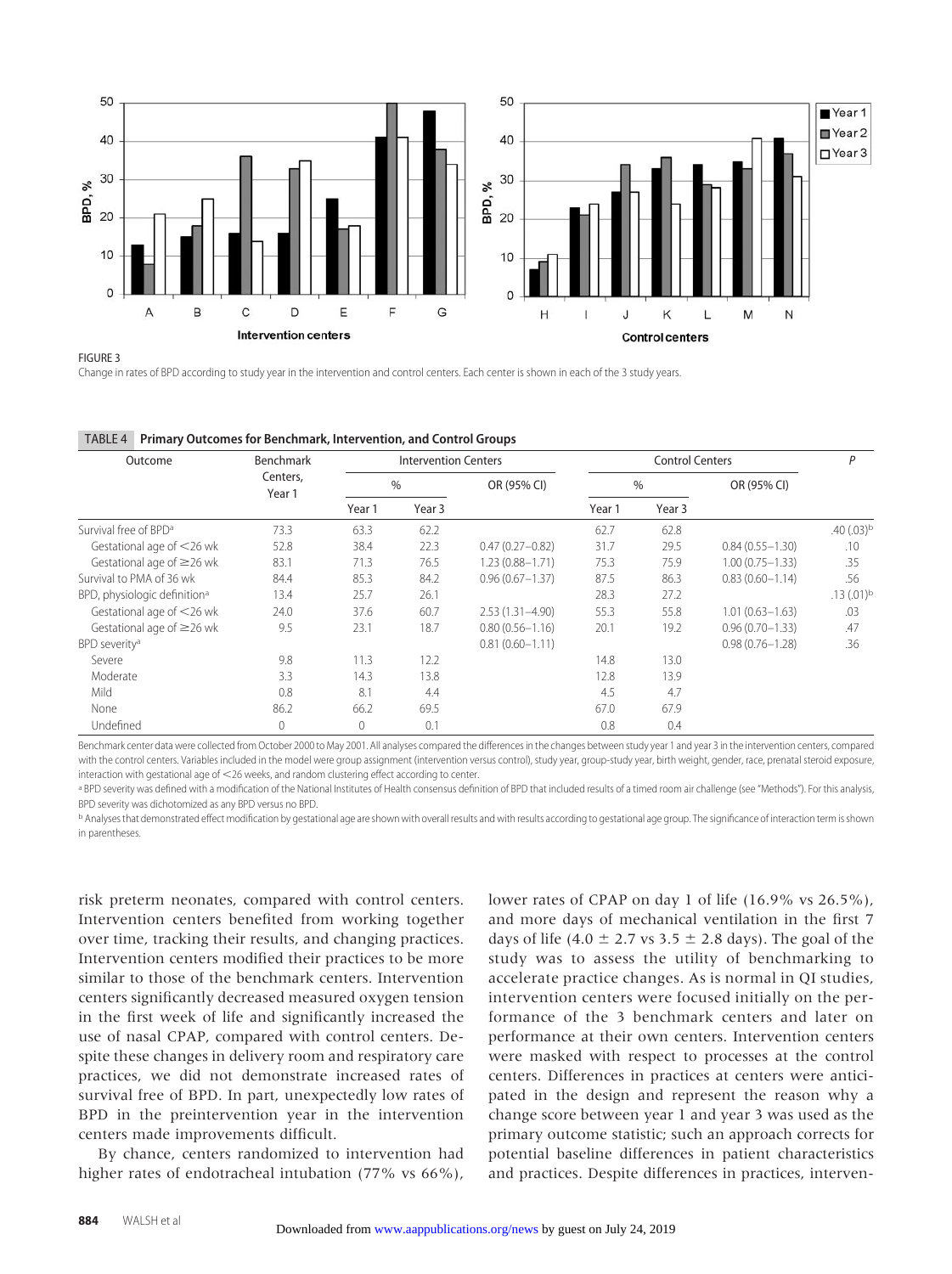#### TABLE 5 **Other Neonatal Outcomes**

|                                            |        | <b>Intervention Centers</b> |                     |        | Adjusted $P$ |                     |                         |
|--------------------------------------------|--------|-----------------------------|---------------------|--------|--------------|---------------------|-------------------------|
|                                            | %      |                             | OR (95% CI),        | $\%$   |              | OR (95% CI),        |                         |
|                                            | Year 1 | Year 3                      | Year 3 vs Year 1    | Year 1 | Year 3       | Year 3 vs Year 1    |                         |
| Severe intraventricular hemorrhage         | 14.4   | 18.1                        |                     | 13.3   | 14.1         |                     | $0.28$ $(.03)a$         |
| PMA of $<$ 26 wk                           | 26.2   | 45.6                        | $2.33(1.38 - 3.94)$ | 26.0   | 28.6         | $1.12(0.72 - 1.75)$ | .04                     |
| PMA of $\geq$ 26 wk                        | 10.8   | 8.8                         | $0.83(0.53 - 1.31)$ | 8.4    | 8.7          | $1.05(0.68 - 1.60)$ | .47                     |
| Periventricular leukomalacia               | 1.5    | 1.9                         | $1.23(0.50 - 3.00)$ | 2.2    | 1.5          | $0.68(0.32 - 1.47)$ | .33                     |
| Retinopathy of prematurity, stage $\geq$ 3 | 13.3   | 16.4                        | $1.49(1.01 - 2.26)$ | 16.3   | 17.0         | $1.10(0.79 - 1.54)$ | .26                     |
| Necrotizing enterocolitis, stage $\geq$ 2  | 7.8    | 8.9                         | $1.10(0.73 - 1.66)$ | 9.1    | 10.3         | $1.19(0.85 - 1.66)$ | .77                     |
| One or more of above morbidities           | 84.6   | 84.3                        | $0.96(0.68 - 1.35)$ | 84.8   | 83.7         | $0.97(0.72 - 1.32)$ | .95                     |
| Discharged with oxygen                     | 19.6   | 12.6                        |                     | 8.4    | 9.2          |                     | $.34(.02)$ <sup>a</sup> |
| Gestational age of $<$ 26 wk               | 25.8   | 28.6                        | $0.88(0.32 - 2.42)$ | 24.8   | 30.2         | $1.28(0.65 - 2.52)$ | .55                     |
| Gestational age of $\geq$ 26 wk            | 15.6   | 10.6                        | $0.68(0.43 - 1.08)$ | 5.1    | 5.1          | $0.94(0.52 - 1.68)$ | .41                     |

For dichotomous variables, the model compared the differences in the ORs for year 3 versus year 1 for the intervention and control groups. See "Methods" for elements included in the model. a Variable shows significant effect modification by gestational age ( $P = .03$ ); overall results and results according to gestational age group are shown. The significance of interaction term is shown in parentheses.



Impact of PMA on rates of BPD in study years 1 and 3 in the intervention and control centers. Intervention centers demonstrated a low rate of BPD in the preintervention year that increased in intervention year 3 to a level equivalent to that in control sites.

tion centers did not improve rates of survival free of BPD faster than control centers. If in fact the practices on which the centers focused were important determinants of BPD, then the intervention centers should have been biased toward a greater likelihood of finding an improvement, because they had greater opportunities to improve practice.

BPD is a complex disease with multifactorial pathophysiologic processes.6,11,14 Disruption of the development of fragile lung parenchyma at a critical period of alveolar and vasculature maturation is thought to be a primary determinant of BPD. Key contributors to such disruption are oxidative injury from oxygen, ventilatorinduced lung injury, and inflammation.<sup>11,22-28</sup> Interventions in this trial reduced ventilator pressures, reduced time with mechanical ventilation, and reduced oxygen concentrations. Interventions to avoid volutrauma were supported by evidence from preclinical studies in animals and human neonates and were reinforced by data and direct observation at the benchmark centers.25–28 However, as shown in the Appendix, the strength of the evidence for these interventions in human neonates is weak, with few randomized trials. Existing evidence equally supports 2 philosophically divergent interventions, that is, endotracheal intubation and the early delivery of surfactant versus avoidance of endotracheal intubation and the use of CPAP.26,27 It is currently unclear which is the superior approach. Concern regarding potential injury from oxidative stress from high-oxygen environments for which preterm neonates are poorly prepared biologically led centers to emphasize oxygen reduction, the only intervention selected by all 7 intervention sites. In a posthoc analysis using both intervention and control centers, interventions focused on pressure reduction rather than oxygen reduction were more successful in reducing BPD rates (data not shown).

Although interest in QI to improve health care and outcomes is not new, rigorous randomized trials evaluating the method have been conducted only recently, with mixed results. The majority of the trials focused on improving delivery of evidence-based services to adults (eg, use of  $\beta$ -receptor blockers) or improving the efficiency of care delivery (eg, reducing waiting times). Several trials tested the utility of multimodal interventions. In a cluster-randomized trial, Ferguson et al<sup>29</sup> demonstrated improved preoperative  $\beta$ -receptor blocker and internal mammary graft use in a nationwide QI effort. Although a statistically significant increase in prescription of preoperative  $\beta$ -receptor blocker therapy was seen, the magnitude of the increase was modest (7.3% vs  $3.6\%$  in control centers). Mehta et al<sup>30</sup> tested a multimodal intervention led by local opinion leaders to measure the impact on 11 indicators of the quality of acute myocardial infarction care. Some indicators improved in intervention centers, whereas others improved more in the control centers. Overall, the absolute gains ranged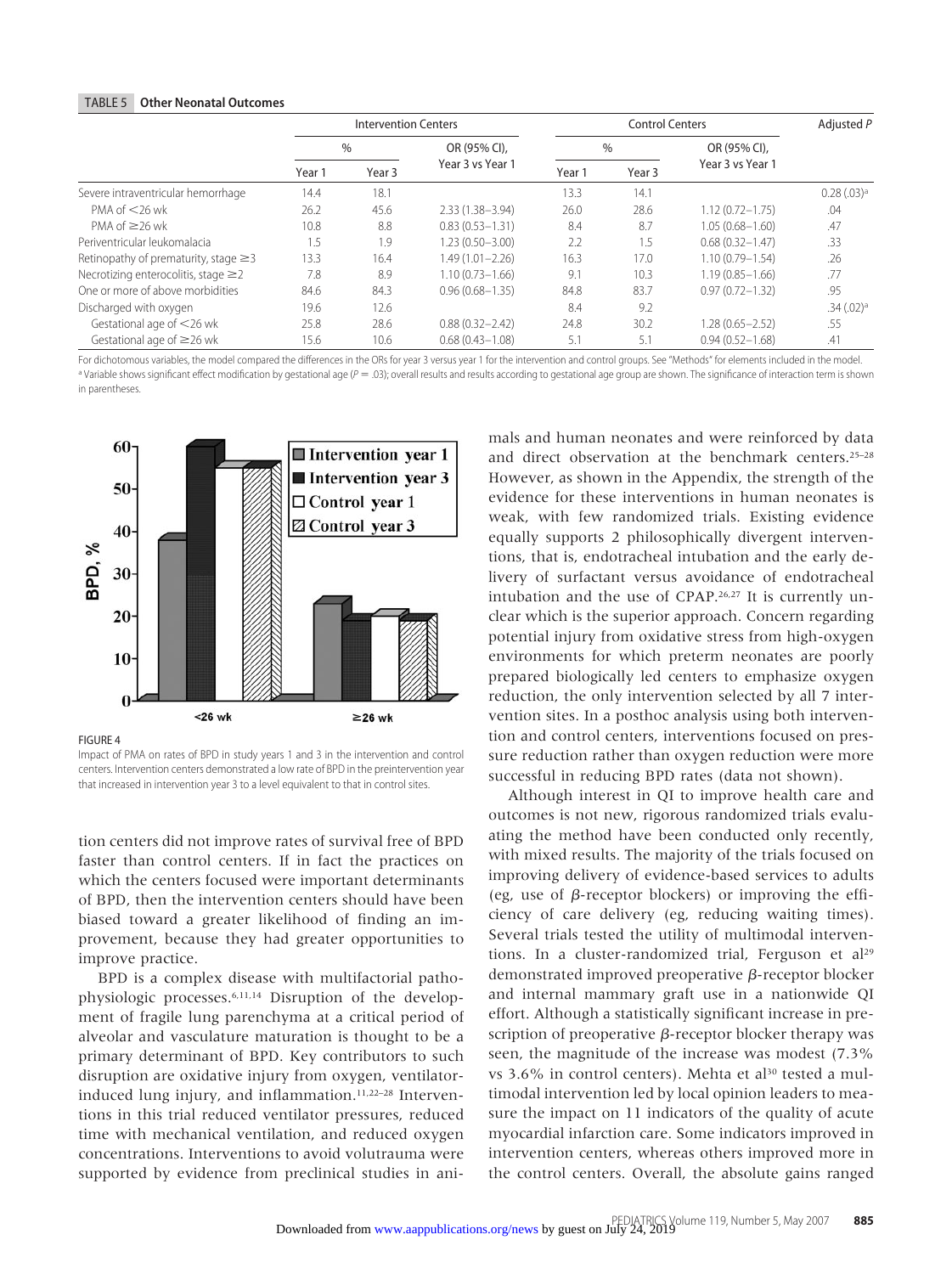from  $4\%$  to  $12\%$ . Kiefe et al<sup>31</sup> used "achievable benchmarks of care," that is, levels of performance achieved by top-performing centers. Those receiving the benchmark feedback improved delivery of influenza vaccine by 18%, compared with the control group. In contrast to these positive results, other trials seeking to improve delivery of  $\beta$ -receptor blocker use after myocardial infarction, clinical preventive services, compliance with national guidelines for the treatment of hypertension and depression, and compliance with protocols for the care of patients with AIDS failed to demonstrate significant changes in practice.<sup>32–35</sup> A recently published metaanalysis of QI strategies for patients with diabetes mellitus demonstrated that most trials generated only modest improvements in glycemic control.4 The investigators also found evidence strongly suggesting publication bias, with smaller studies being more likely to show positive effects than larger studies.

Trials of QI in neonatology and pediatrics are more limited. Lozano et al<sup>36</sup> reported the results of an intensive QI intervention conducted by Pediatric Asthma Care Patient Outcomes Research Team II. A resource-intensive intervention using organizational change plus physician peer leader education was more effective than physician education alone.36 In neonatology, the Vermont Oxford Network used multifaceted QI techniques to improve patient outcomes focused on rates of nosocomial infections (5.5% reduction, compared with 1.6% for nonparticipants) and BPD (12.5% reduction from 43.5% to 31%, compared with 8.3% reduction for nonparticipants).21 The Vermont Oxford Network group reported a subsequent study that enrolled self-selected centers focused on BPD and showed reductions in rates of BPD in before/after comparisons.37 In another study, the Vermont Oxford Network investigators demonstrated outcomes similar to those of the current trial.<sup>38</sup> Implementation of a multimodal QI intervention resulted in earlier administration of surfactant, compared with control centers, but those improved practices did not translate into improved patient outcomes, measured as death or pneumothorax.

One important difference between the current trial and previous studies of QI to reduce BPD rates was the outcome measure we used. Previous studies used a clinical definition of BPD defined by oxygen and/or ventilation exposure at 36 weeks, without controlling for oxygen saturation values delivered. As a prelude to this trial, we developed a rigorous definition of BPD that included a room air challenge for selected infants (those receiving 30% effective oxygen).13 This physiologic definition of BPD was applied equally in the intervention and control centers. As we reported previously, the definition resulted in a mean reduction of 10% in the rates of BPD (range: 0%– 44%). The implementation of this definition could be considered an intervention that focused clinicians' attention on the importance of integrating oxygen delivery, especially through a nasal cannula, with saturation monitoring at both intervention and control centers.<sup>39</sup> It might have been the most effective intervention in the trial, dwarfing the effects of other potentially beneficial practices.

What accounts for our finding that the multimodal intervention failed to improve patient outcomes? One possibility is that, despite randomization, there were important random differences between intervention and control centers in the preexisting rates of survival free of BPD. However, the rates were comparable (63.3% in the intervention centers and 62.8% in the control centers in year 1). Another possibility is that our trial was not large enough to identify a clinically important benefit from benchmarking. The 95% CIs for the changes in rates of survival free of BPD resulting from benchmarking and QI excluded a benefit greater than a 4.4% improvement in the rate of survival without BPD and included a hazard as great as a 6.1% increase in the rate of death or BPD. These CIs indicate that the trial was large enough to exclude important larger effects.40,41Another possibility is that the QI training was ineffective. We think that this was not the case, because intervention centers demonstrated greater practice changes than did control centers.

A final (and we think more likely) possibility is that adopting practices from centers with exemplary outcomes may not be beneficial when there is only weak evidence supporting these practices. Well-controlled studies reporting benefits from benchmarking largely have been studies promoting the use of interventions established previously as beneficial in randomized trials. The interventions in our study were those with the strongest available evidence. However, few (such as early administration of surfactant) have been shown to be beneficial in randomized trials. Of the myriad of practice differences between centers, it remains to be established whether the practices that result in superior outcomes in benchmark centers can be reliably recognized and implemented by visiting health care teams. It is even possible that some interventions selected in QI efforts affect outcomes adversely.42,43 An example of this is the selection of a skin emollient as an intervention to reduce infection by one Vermont Oxford Network collaborative group. Emollient was shown to reduce infection rates in a single-center study but was later shown to increase infection rates in a large randomized trial.44,45 Introducing change, no matter how well intentioned, may perturb a stable system, with potentially adverse outcomes. The apparent increase in rates of severe intraventricular hemorrhage among neonates with PMA of 26 weeks in intervention centers may be a statistical anomaly or a real but unintended adverse consequence of changes in care. It is possible that interventions in the delivery room prolonged the time spent in the delivery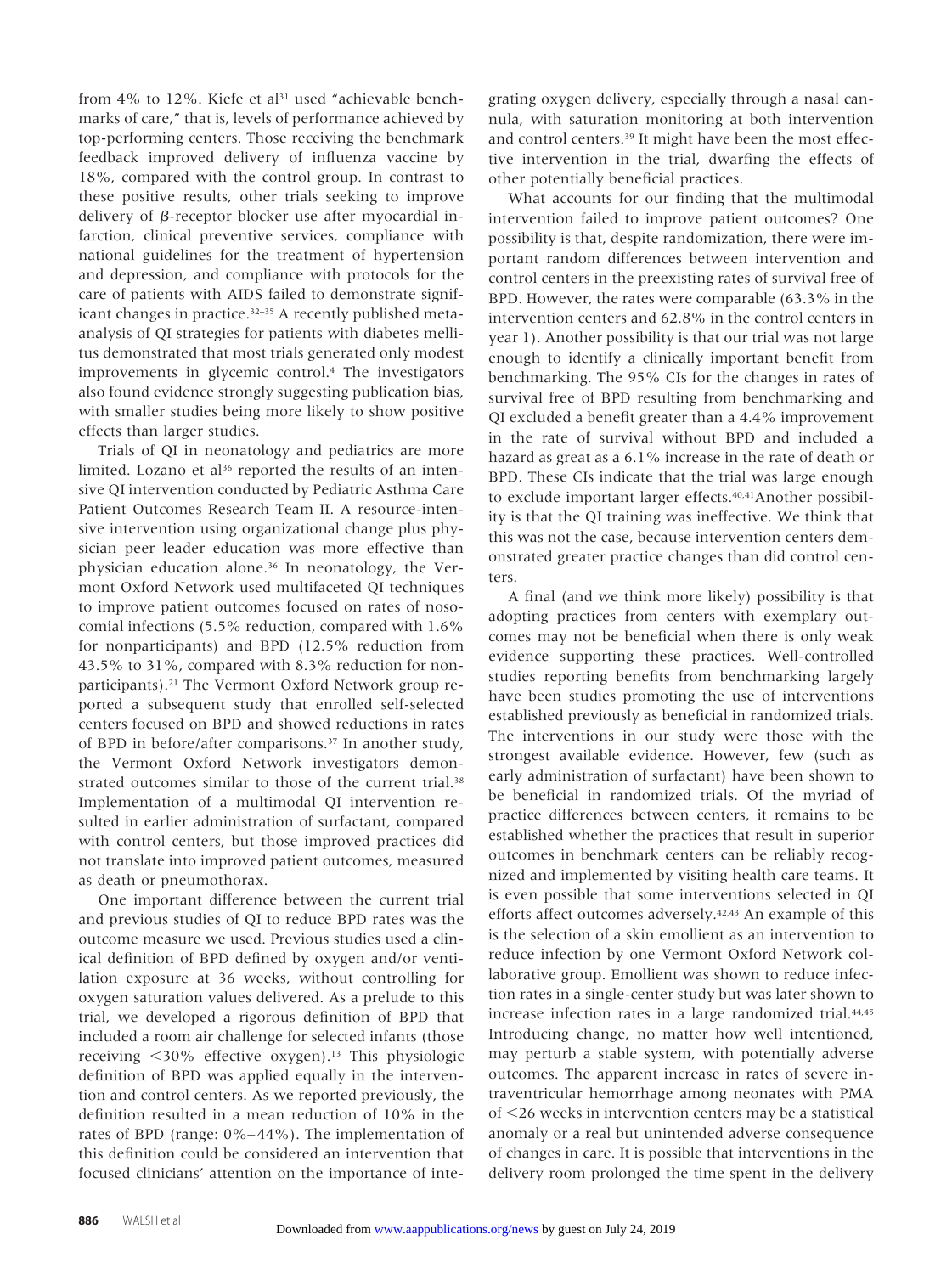room and contributed to hypothermia and associated intraventricular hemorrhage.

In this cluster-randomized, controlled trial, NICU teams trained in benchmarking and QI techniques benefited from the intervention with practice changes but did not improve rates of survival free of BPD in neonates with birth weights of  $\leq$ 1250 g, compared with centers continuing usual practice. These results have implications for the design of future QI trials, in that other interventions may be required to produce change. Additional refinements are needed to create and to maintain larger magnitudes of change and to improve patient outcomes.

# **APPENDIX: DESCRIPTION OF POTENTIALLY BETTER PRACTICES**

#### **Practices in the Delivery Room**

1. Fellow or attending physician present at every high-risk delivery. Resuscitation of high-risk infants was led by a fellow or attending physician at the benchmark sites. Level of evidence: not available; metric: audit during site visits.

2. Respiratory therapist present at every high-risk delivery. The resuscitation team included a respiratory therapist at the benchmark sites. Level of evidence: not available; metric: audit during site visits.

3. Consistent equipment in all delivery rooms. Each resuscitation site was configured with identical equipment, to facilitate the resuscitation of high-risk patients. Level of evidence: not available; metric: audit during site visits.

4. Limited tidal volumes used in manual ventilation during resuscitation. At the benchmark sites, teams focused on limiting tidal volumes during resuscitation by assessing chest wall excursion visually or measuring delivered tidal volumes. The goal was to have barely visible chest wall movements. Evidence in animal models supports this concept. Level of evidence: level 2C; metric: audit during site visits; metric used: first peak inspiratory pressure on admission to the NICU.

5. Prophylactic use of surfactant. At 2 benchmark centers, infants at gestational ages of  $\leq$ 28 weeks were immediately intubated and given surfactant. The third center emphasized CPAP beginning in the delivery room. Strong evidence supports this concept to minimize the severity of respiratory distress syndrome. Level of evidence: level 1A46; metric: time to surfactant use in the delivery room.

6. Use of device to provide positive end-expiratory pressure and to limit tidal volume. This practice was not in place at the benchmark centers. Intervention teams added this to the list of potentially better practices to support limitation of delivered tidal volumes. Level of evidence: not available; metric: audit during site visits.

# **Respiratory Care Practices**

7. Selective intubation with liberal use of CPAP. One benchmark center emphasized CPAP beginning in the delivery room. The other 2 centers used intubation with prophylactic surfactant treatment. The evidence for a primary CPAP strategy is weak, with reports from small case series and observational studies. Level of evidence: indeterminate47; metric: proportion of infants treated with CPAP on admission to the NICU.

8. Early use of surfactant if intubated. The benchmark center using a primary CPAP strategy administered surfactant at once if a decision to intubate the infant was made. Evidence supports this concept to minimize the severity of respiratory distress syndrome. Level of evidence: level 148; metric: time to surfactant administration in the NICU.

9. Assessment of volume/pressure and targeting of lowest levels to achieve modest chest rise and to avoid exuberant chest wall motion if intubated. All 3 benchmark centers focused on low tidal volumes for intubated infants. All 3 centers used pressure-controlled, timecycled ventilators. None had the capacity to measure tidal volume, and instead they used physical examination and assessment of  $PCO<sub>2</sub>$  to limit tidal volumes. Level of evidence: level 5B; metric: mean peak inspiratory pressure on days 1 and 3 for all intubated neonates.

10. Aggressive weaning and early extubation if intubated. Two benchmark centers weaned patients aggressively and extubated them without birth weight or postnatal age limitations. In these 2 centers, teams noted during the site visits that it was common to see tiny infants at 24 hours of age receiving CPAP. The third center did not extubate patients but weaned them in the first 24 hours to low ventilatory rates and tidal volumes that were comparable to those delivered with CPAP. Level of evidence: level 5; metric: duration of ventilation in the first 7 days of life.

11. Higher Paco<sub>2</sub> targets for all patients. The 3 benchmark centers accepted higher  $Paco<sub>2</sub>$  levels to permit weaning from ventilators and/or the use of CPAP. Experimental animal data and uncontrolled human observational studies support permissive hypercapnia as a protective strategy. Level of evidence: indeterminate<sup>49</sup>; metric: mean  $Paco<sub>2</sub>$  for all patients with measurements on days 1 and 3 of life.

12. Lower oxygen saturation goals. The 3 benchmark centers accepted lower oxygen saturation targets of 85% to 90%. In addition, caregivers were noted, during the site visits, to observe infants during desaturation events without increasing oxygen supplementation, with the goal of allowing the infant to resolve the desaturation event independently. Level of evidence: indeterminate<sup>50</sup>; metric: mean Pao<sub>2</sub> measured at 4 time points daily during the first 7 days of life for all those with measurements.

13. High-saturation alarm set at 95%. The 3 bench-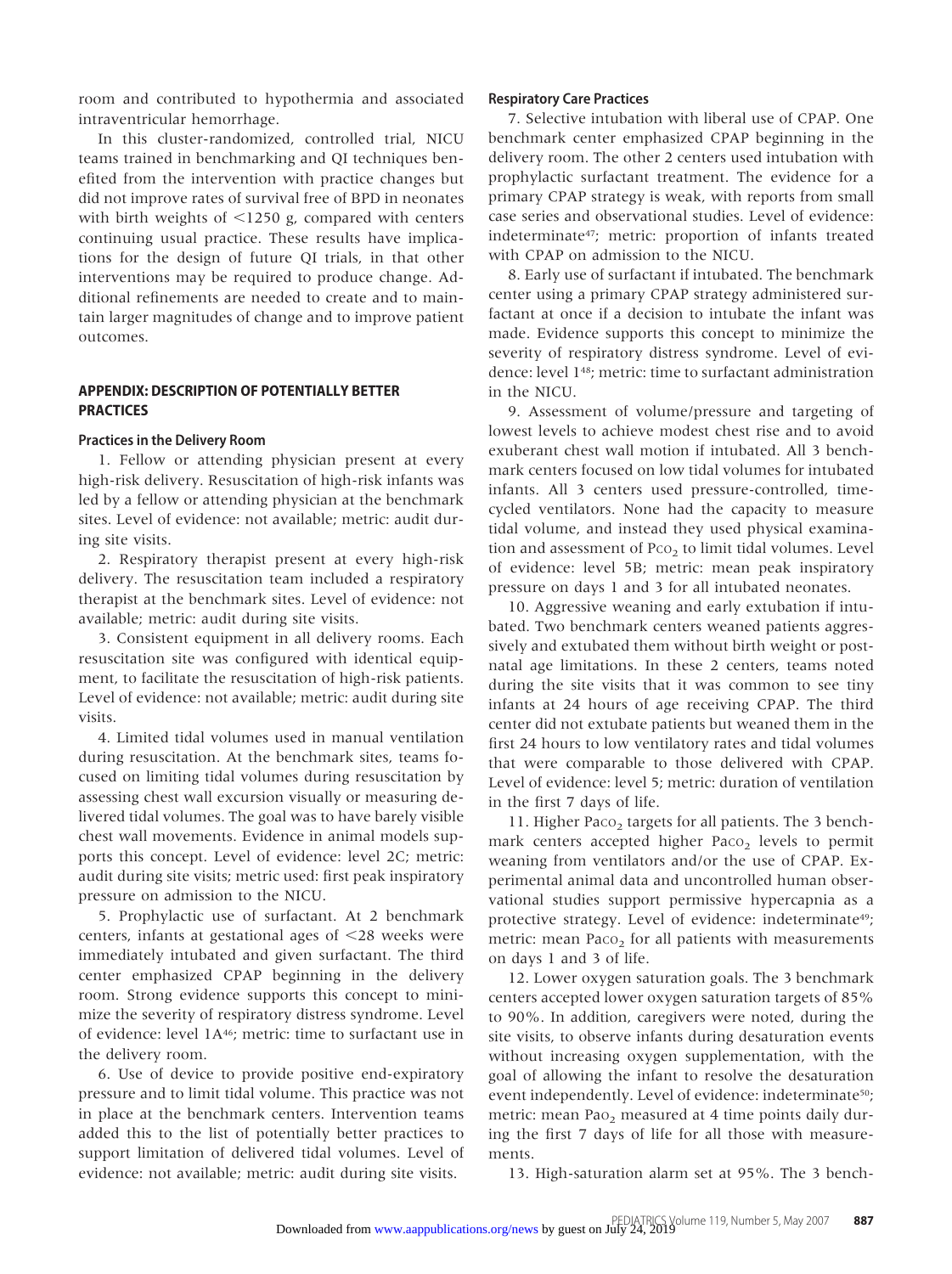mark centers set the oxygen saturation alarm at 95% and rapidly weaned patients from supplemental oxygen when the saturation range exceeded the target. Level of evidence: not available; metric: monthly random audits of enabled saturation alarms for all infants enrolled in the trial who were receiving oxygen at control and intervention sites.

14. Avoidance of routine suctioning for patients undergoing ventilation. The 3 benchmark centers avoided suctioning for patients undergoing ventilation that was set by a time schedule and instead assessed the patients at intervals and suctioned as needed. In addition, 2 centers used an inline suction system. Level of evidence: indeterminate<sup>51</sup>; metric: audit during site visits.

15. Avoidance of hand-bagging for patients undergoing ventilation. One benchmark center prohibited the practice of ventilating with an anesthetic or self-inflating bag, as a method to limit exposure to unregulated tidal volumes. Level of evidence: not available; metric: audit during site visits.

16. Nonroutine use of analgesics/sedatives for patients undergoing ventilation. None of the benchmark centers routinely administered analgesics/sedatives to patients treated with mechanical ventilation. Instead, comfort techniques such as swaddling were used. Level of evidence: indeterminate<sup>52</sup>; metric: audit during site visits.

17. Prophylactic use of methylxanthines before extubation. Routine administration of methylxanthines before extubation was not used at the benchmark centers. Level of evidence: level 2; metric: not selected.

18. Consensus regarding ventilatory management. At 2 benchmark centers, there was high consistency in ventilator management practices among individual physicians and teams. Level of evidence: level 253; metric: not selected.

# **Fluid and Nutrition Practices**

19. Limited intravenous fluids. At all 3 benchmark centers, intravenous fluids were initiated at 80 to 100 mL/kg per day and were adjusted by using daily weight goals. The intent was for weight loss to occur in the first 7 days of life. Level of evidence: level 254; metrics: mean intravenous fluid intake on days 1 and 3 and percentages of weight loss on days 3 and 7.

20. High-humidity environments. Two benchmark centers used high-humidity environments to limit intravenous fluid administration. Level of evidence: level 5; metric: audit during site visits.

21. Limited volume expansion to treat low blood pressure. One benchmark center used protocols to decrease treatment of low blood pressure, to limit intravenous fluid administration. Level of evidence: level 5; metric: not selected.

22. Aggressive approach to patent ductus arteriosus. One benchmark center used prophylactic indomethacin

treatment, and 1 center screened for patent ductus arteriosus and treated patients with indomethacin in the first 24 hours. The third center had high rates of patent ductus arteriosus ligation. The patent ductus arteriosus was ligated for patients who experienced failure of indomethacin treatment and had persistent oxygen requirements exceeding 40%. Level of evidence: level 5; metric: not selected.

23. Early introduction of parenteral protein intake. Two benchmark centers began total parenteral nutrition administration on admission to the NICU. Level of evidence: level 5; metric: not selected.

24. Early introduction of lipids. Two benchmark centers began intravenous lipid administration by 24 hours of age. Level of evidence: indeterminate; metric: not selected.

25. Full total parenteral nutrition with increasing enteral feeding. Two benchmark centers maintained total parenteral nutrition at 100 to 120 mL/kg per day as enteral nutrition was increased. Level of evidence: not available; metric: not selected.

26. Frequent use of human milk. Two benchmark centers promoted the use of human milk and had programs in place to support human milk feedings. Both centers had human milk administered to  $>60\%$  of their patients. Level of evidence: indeterminate<sup>55</sup>; metric: not selected.

27. Vitamin A prophylaxis. One benchmark center used vitamin A prophylaxis. The other 2 centers chose not to implement prophylaxis because their BPD rates were low and nurses objected to intramuscular injections. Level of evidence: level 2; metric: audit during site visits.

# **ACKNOWLEDGMENTS**

This work was supported by the National Institute of Child Health and Human Development (grants U10 HD34216, U10 HD21364, U10 HD27853, U10 HD27851, U01 HD36790, U10 HD27856, U10 HD21397, U10 HD27881, U10 HD27880, U10 HD21415, U10 HD21373, U10 HD21385, U10 HD27871, U10 HD34167, and U10 HD27904) and the General Clinical Research Center (grants M01 RR08084, M01 RR00750, M01 RR00997, M01 RR00070, M01 RR06022, M01 RR02635, M01 RR02172, and M01 RR01032). The funding agency provided overall oversight for study conduct. All data analyses and interpretation were independent of the funding agency.

Study participants were as follows: advisory committee: M. C. Walsh, MD, MS, A. A. Fanaroff, MD, Case Western Reserve University (Cleveland, OH); A. H. Jobe, MD, PhD, University of Cincinnati (Cincinnati, OH); R. Higgins, MD, National Institute of Child Health and Human Development (Bethesda, MD); N. Finer, MD, University of California, San Diego (San Diego, CA); K. Poole, PhD, Research Triangle Institute (Research Triangle Park, NC); training committee: Duncan Neuhauser,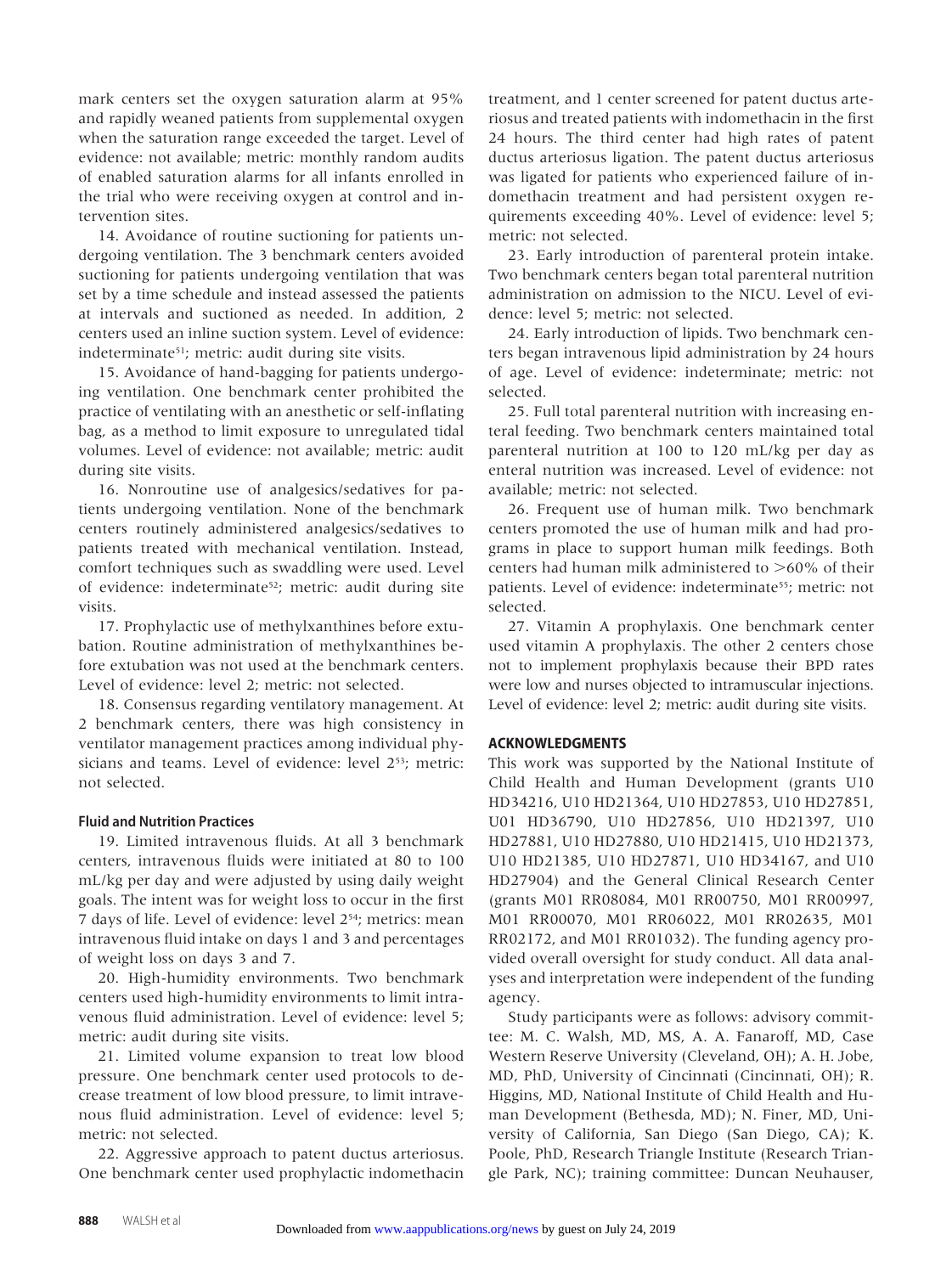PhD, Case Western Reserve University (Cleveland, OH); Leslie Clarke, RN, MSN, MBA, Rainbow Babies & Children's Hospital (Cleveland, OH); Lynn Lostocco, RN, MSN, National Association of Children's Hospitals (Warwick, RI); Neil Finer, MD, University of California, San Diego (San Diego, CA); intervention centers: S. Nadya Kazzi, MD, MPH, K. Hayes-Hart, RN, M. Betts, RRT, S. Shankaran, MD, G. Muran, RN, Wayne State University (Detroit, MI); A. Laptook, MD, M. Martin, RN, J. Allen, RRT, University of Texas Southwestern (Dallas, TX); W. A. Engle, MD, L. Miller, RN, R. Hooper, RRT, J. Lemons, MD, Indiana University (Indianapolis, IN); W. Rhine, MD, C. Kibler, RN, J. Parker, RRT, D. Stevenson, MD, B. Ball, BS, Stanford University (Palo Alto, CA); M. Rasmussen, MD, M. Grabarczyk, BSN, C. Joseph, RRT, K. Arnell, BSN, Sharp Mary Birch Hospital for Women (San Diego, CA); G. Heldt, MD, R. Bridge, RN, J. Goodmar, RRT, N. Finer, MD, C. Henderson, RCP, University of California, San Diego (San Diego, CA); S. Buchter, MD, M. Berry, RN, I. Seabrook, RRT, B. Stoll, MD, E. Hale, RN, Emory University (Atlanta, GA); benchmark centers: S. Duara, MD, R. Everette, RN, University of Miami (Miami, FL); W. Carlo, MD, M. Collins, RN, University of Alabama (Birmingham, AL); W. Oh, MD, A. Hensman, RN, Brown University (Providence, RI); control centers: M. T. O'Shea, MD, MPH, N. Peters, RN, Wake Forest University (Winston-Salem, NC); J. Tyson, MD, MPH, G. McDavid, RN, University of Texas (Houston, TX); A. A. Fanaroff, MD, M. C. Walsh, MD, MS, N. Newman, RN, Case Western Reserve University (Cleveland, OH); D. Phelps, MD, L. Reubens, RN, University of Rochester (Rochester, NY); R. A. Ehrenkranz, MD, P. Gettner, RN, Yale University (New Haven, CT); C. Michael Cotten, MD, K. Auten, RN, Duke University (Durham, NC); E. Donovan, MD, C. Grisby RN, University of Cincinnati (Cincinnati, OH); statistical center: Qing Yao, PhD, Ken Poole, PhD, Research Triangle Institute (Research Triangle Park, NC).

We thank the nursing and medical staff members and parents of the patients in the units for their diligent implementation of this complex trial. We also thank the Neonatal Research Network Research coordinators and study nurses, without whom the trial could not have been completed.

#### **REFERENCES**

- 1. Institute of Medicine, Committee on Quality of Health Care in America. *To Err Is Human: Building a Safer Health System.* Washington, DC: National Academies Press; 2000
- 2. Institute of Medicine, Committee on Quality of Health Care in America. *Crossing the Quality Chasm: A New Health System for the 21st Century*. Washington, DC: National Academies Press; 2001
- 3. Institute of Medicine, Committee on the Health Professions Education Summit. *Health Professions Education: A Bridge to Quality*. Washington, DC: National Academies Press; 2003
- 4. Shojania KV, Ranji SR, McDonald JM, et al. Effects of quality improvement strategies for type 2 diabetes on glycemic control. *JAMA.* 2006;296:427– 440
- 5. Lemons JA, Oh W, Korones SB, et al. Very low birth weight outcomes of the National Institute of Child Health and Human Development Neonatal Research Network, January 1995 to December 1996. *Pediatrics.* 2001;107(1). Available at: www. pediatrics.org/cgi/content/full/107/1/e1
- 6. Kinsella JP, Greenough A, Abman SH. Bronchopulmonary dysplasia. *Lancet.* 2006;367:1421–1431
- 7. Vohr BR, Wright LL, Dusick AM, et al. Neurodevelopmental and functional outcomes of extremely low birth weight infants in the National Institute of Child Health and Human Development Neonatal Research Network, 1993–1994. *Pediatrics.* 2000; 105:1216 –1226
- 8. Furman L, Borowoski CE, Aucott S, Hack M. Hospitalization as a measure of morbidity among very low birth weight infants with chronic lung disease. *J Pediatr.* 1996;128:447– 452
- 9. Kennedy KA, Verter J, Tyson JE, et al. Center differences in survival without chronic lung disease (CLD) in very-low-birthweight (VLBW) infants are not explained by population differences, or the presence and early management of respiratory distress syndrome (RDS). *Pediatr Res.* 1997;40:256A
- 10. Vohr BR, Wright LL, Dusick AM, et al. Center differences and outcomes of extremely low birth weight infants. *Pediatrics.* 2004;113:781–789
- 11. Van Marter LJ Allred EN, Pagano M, et al. Do clinical markers of barotrauma and oxygen toxicity explain interhospital variation in rates of chronic lung disease? *Pediatrics.* 2001;105: 1194 –1201
- 12. Plesk P. Innovative thinking for the improvement of medical systems. *Ann Intern Med.* 1999;131:438 – 444
- 13. Walsh M, Yao Q, Gettner P, et al. Impact of a physiologic definition on bronchopulmonary dysplasia rates. *Pediatrics.* 2004;114:1305–1311
- 14. Jobe AH, Bancalari E. Bronchopulmonary dysplasia. *Am J Respir Crit Care Med.* 2001;163:1723–1729
- 15. Papile LA, Burstein J, Burstein R, Koffler H. Incidence and evolution of subependymal and intraventricular hemorrhage: a study of infants with birth weights less than 1,500 gm. *J Pediatr.* 1978;92:529 –534
- 16. Committee for the Classification of Retinopathy of Prematurity. An international classification of retinopathy of prematurity. *Arch Ophthalmol.* 1984;102:1130 –1134
- 17. Walsh MC, Kliegman R. Necrotizing enterocolitis: treatment based on staging criteria. *Pediatr Clin North Am.* 1986;33: 179 –201
- 18. Richardson DK, Corcoran JD, Escobar GJ, Lee SK. SNAP-II and SNAPPE-II: simplified newborn illness severity and mortality risk scores. *J Pediatr.* 2001;138:92–100
- 19. Zeger SL, Liang KY. An overview of methods for the analysis of longitudinal data. *Stat Med.* 1992;11:1825–1839
- 20. Gail MH, Byar DP, Pechacek TF, Corle DK. Aspects of statistical design for the Community Intervention Trial for Smoking Cessation (COMMIT). *Control Clin Trials.* 1992;13:6 –21
- 21. Horbar JD, Rogowski J, Plsek PE, et al. Collaborative quality improvement for neonatal intensive care. *Pediatrics.* 2001;107:  $14 - 22$
- 22. Jobe AH, Ikegami IM. Antenatal infection/inflammation and postnatal lung maturation and injury. *Respir Res.* 2001;2:27–32
- 23. Albertine KH, Jones GP, Starcher BC, et al. Chronic lung injury in preterm lambs: disordered respiratory tract development. *Am J Respir Crit Care Med.* 1999;159:945–958
- 24. Askie LM, Henderson-Smart DJ, Irwig L, Simpson JM. Oxygen-saturation targets and outcomes in extremely preterm infants. *N Engl J Med.* 2003;349:959 –967
- 25. Tremblay LV, Velena F, Ribeiro S, et al. Injurious ventilatory strategies increase cytokines and c-*fos* mRNA expression in an isolated rat lung model. *J Clin Invest.* 1997;99:944 –952
- 26. Linder W, Vosbeck S, Hummler H, Pohlandt F. Delivery room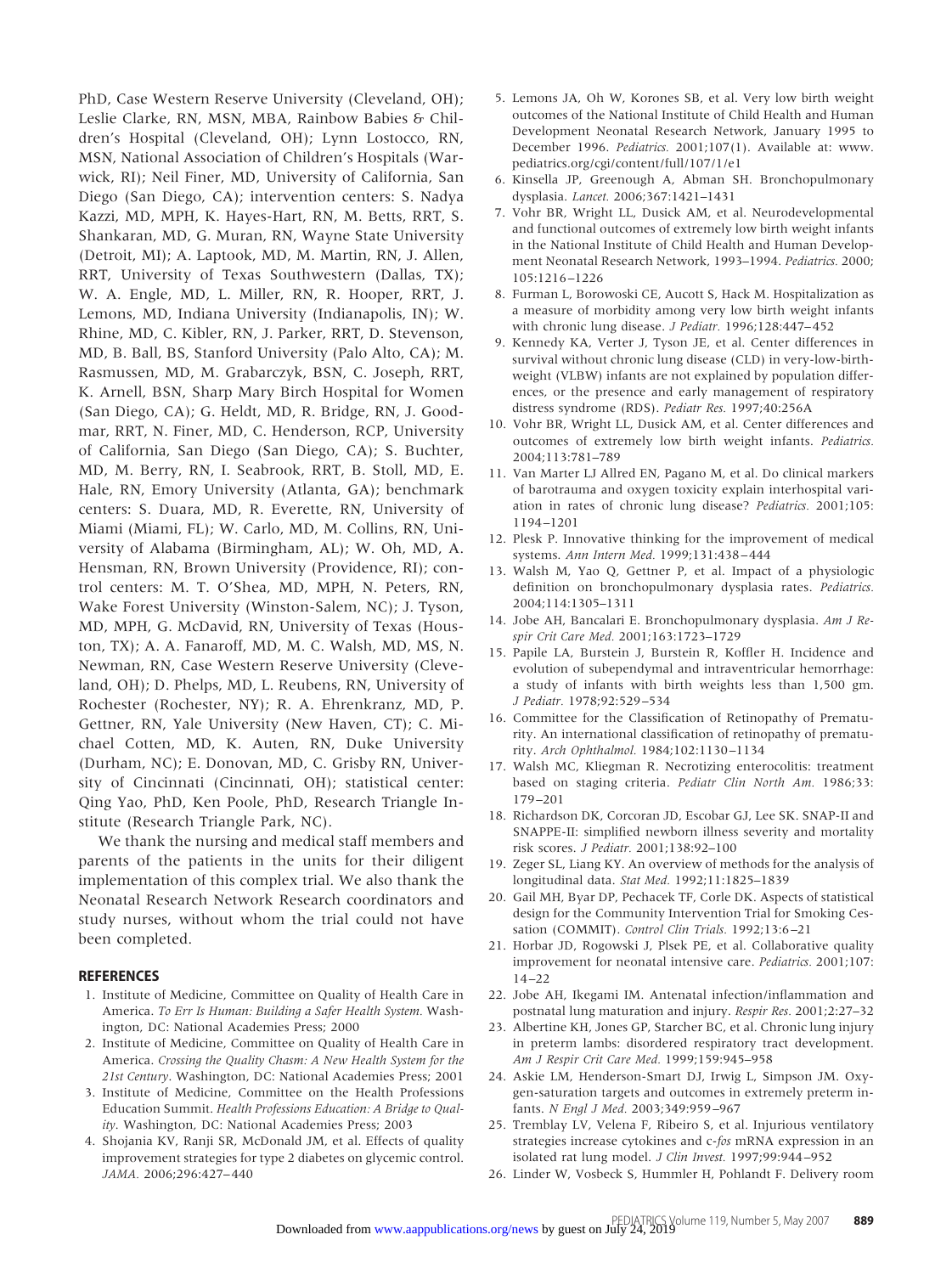management of extremely low birth weight infants: spontaneous breathing or intubation. *Pediatrics.* 1999;103:961–967

- 27. Aly HZ. Nasal prongs continuous positive airway pressure: a simple yet powerful tool. *Pediatrics.* 2001;108:759 –761
- 28. Ikegami M, Jobe AH. Postnatal lung inflammation increased by ventilation of preterm lambs exposed antenatally to *Escherichia coli* endotoxin. *Pediatr Res.* 2002;52:356 –362
- 29. Ferguson TB Jr, Peterson PE, Coombs LP, et al. Use of continuous quality improvement to increase use of process measures in patients undergoing coronary artery bypass graft surgery. *JAMA.* 2003;290:49 –56
- 30. Mehta RH, Montoye CK, Gallogly M, et al. Improving quality of care for acute myocardial infarction: the Guidelines Applied in Practice (GAP) Initiative. *JAMA.* 2002;287:1269 –1276
- 31. Kiefe CI, Allison AJ, Williams OD, et al. Improving quality improvement using achievable benchmarks for physician feedback: a randomized controlled trial. *JAMA.* 2001;285: 2871–2879
- 32. Bradley EH, Herrin HJ, Mattera JA, et al. Quality improvement efforts and hospital performance: rates of  $\beta$ -blocker prescription after acute myocardial infarction. *Med Care.* 2005;43: 282–292
- 33. Solberg LI, Kottke T, Brekke ML, et al. Failure of a continuous quality improvement intervention to increase the delivery of preventive services: a randomized trial. *Eff Clin Pract.* 2000;3: 105–115
- 34. Goldberg HI, Wagner EH, Fihn SD, et al. A randomized controlled trial of CQI teams and academic detailing: can they alter compliance with guidelines? *Jt Comm J Qual Improv.* 1998;24:  $130 - 142$
- 35. Landon BE, Wilson IB, McInnes K, et al. Effects of a quality improvement collaborative on the outcome of care of patients with HIV infection: the EQHIV Study. *Ann Intern Med.* 2004; 140:887– 896
- 36. Lozano P, Finkelstein JA, Carey VJ, et al. A multisite randomized trial of the effects of physician education and organizational change in chronic-asthma care: health outcomes of the Pediatric Asthma Care Patient Outcomes Research Team II Study. *Arch Pediatr Adolesc Med.* 2004;158:875– 883
- 37. Payne NR, Finkelstein MJ, Chen S, et al. Reduction of chronic lung disease (CLD) among very low birth weight (VLBW) infants: experience of a Vermont Oxford Network (VON) quality improvement collaborative (NIC/Q 2002). *E-PAS.* 2005;57: 134
- 38. Horbar JD, Carpenter J, Buzas J, et al. Collaborative quality improvement to promote evidence based surfactant for preterm infants: a cluster randomised trial. *BMJ.* 2004;329: 1004 –1010
- 39. Walsh M, Engle W, Laptook A, et al. Oxygen delivery through nasal cannulae to preterm infants: can practice be improved? *Pediatrics.* 2005;116:857– 861
- 40. Goodman SN, Berlin JA. The use of predicted confidence in-

tervals when planning experiments and the misuse of power when interpreting results. *Ann Intern Med.* 1994;121:200 –206

- 41. Detsky AS, Sackett DL. When was a "negative" clinical trial big enough? How many patients you needed depends on what you found. *Arch Intern Med.* 1985;145:709 –712
- 42. Wachter RM. Expected and unanticipated consequences of the quality and information technology revolutions. *JAMA.* 2006; 295:2780 –2783
- 43. Han YY, Carcill JA, Venkatarman ST, et al. Unexpected increased mortality after implementation of a commercially sold computerized physician order entry system. *Pediatrics.* 2005; 144:1506 –1512
- 44. Nopper AJ, Hoii KA, Sookdeo-Drost S, et al. Topical ointment therapy benefits premature infants. *J Pediatr.* 1996;128:  $660 - 669$
- 45. Edwards WH, Conner JM, Soll RF, et al. The effect of prophylactic ointment therapy on nosocomial sepsis rates and skin integrity in infants with birth weights of 501 to 1000 g. *Pediatrics.* 2004;113:1195–1203
- 46. Soll RF, Morley CJ. Prophylactic versus selective use of surfactant in preventing morbidity and mortality in preterm infants. *Cochrane Database Syst Rev.* 2001;(2):CD000510
- 47. Subramaniam P, Henderson-Smart DJ, Davis PG. Prophylactic nasal continuous positive airways pressure for preventing morbidity and mortality in very preterm infants. *Cochrane Database Syst Rev.* 2005;(3):CD001243
- 48. Yost CC, Soll RF. Early versus delayed selective surfactant treatment for neonatal respiratory distress syndrome. *Cochrane Database Syst Rev.* 2000;(2):CD001456
- 49. Woodgate PG, Davies MW. Permissive hypercapnia for the prevention of morbidity and mortality in mechanically ventilated newborn infants. *Cochrane Database Syst Rev.* 2001;(2): CD002061
- 50. Askie LM, Henderson-Smart DJ. Restricted versus liberal oxygen exposure for preventing morbidity and mortality in preterm or low birth weight infants. *Cochrane Database Syst Rev.* 2001;(4):CD001077
- 51. Woodgate PG, Flenady V. Tracheal suctioning without disconnection in intubated ventilated neonates. *Cochrane Database Syst Rev.* 2001;(2):CD003065
- 52. Ng E, Taddio A, Ohlsson A. Intravenous midazolam infusion for sedation of infants in the neonatal intensive care unit. *Cochrane Database Syst Rev.* 2003;(1):CD002052
- 53. Shortell SM, Zimmerman JE, Rousseau DM, et al The performance of intensive care units: does good management make a difference? *Med Care.* 1994;32:508 –525
- 54. Bell EF, Acarregui MJ. Restricted versus liberal water intake for preventing morbidity and mortality in preterm infants. *Cochrane Database Syst Rev.* 2001;(3):CD000503
- 55. McGuire W, Anthony MY. Formula milk versus preterm human milk for feeding preterm or low birth weight infants. *Cochrane Database Syst Rev.* 2001;(3):CD002972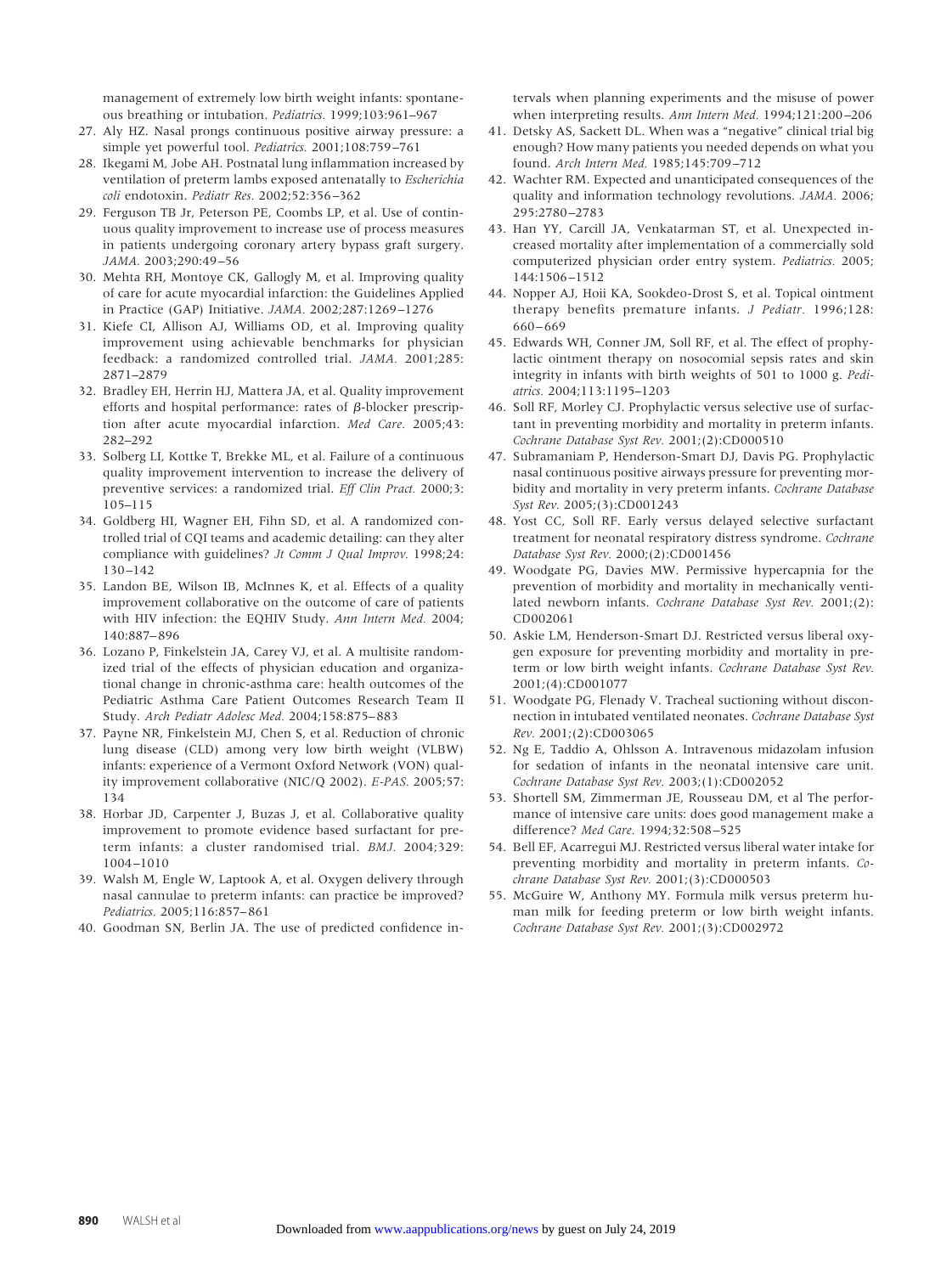# **for Infants With Birth Weights of Less Than 1250 Grams Improvement to Improve Rates of Survival Free of Bronchopulmonary Dysplasia A Cluster-Randomized Trial of Benchmarking and Multimodal Quality**

and Kenneth Poole Maynard Rasmussen, Susie Buchter, Gregory Heldt, William Rhine, Rose Higgins Michele Walsh, Abbott Laptook, S. Nadya Kazzi, William A. Engle, Qing Yao,

DOI: 10.1542/peds.2006-2656 *Pediatrics* 2007;119;876

| Updated Information $\&$<br><b>Services</b> | including high resolution figures, can be found at:<br>http://pediatrics.aappublications.org/content/119/5/876                                                                                             |
|---------------------------------------------|------------------------------------------------------------------------------------------------------------------------------------------------------------------------------------------------------------|
| <b>References</b>                           | This article cites 42 articles, 9 of which you can access for free at:<br>http://pediatrics.aappublications.org/content/119/5/876#BIBL                                                                     |
| <b>Subspecialty Collections</b>             | This article, along with others on similar topics, appears in the<br>following collection(s):<br><b>Fetus/Newborn Infant</b><br>http://www.aappublications.org/cgi/collection/fetus:newborn_infant_<br>sub |
| <b>Permissions &amp; Licensing</b>          | Information about reproducing this article in parts (figures, tables) or<br>in its entirety can be found online at:<br>http://www.aappublications.org/site/misc/Permissions.xhtml                          |
| <b>Reprints</b>                             | Information about ordering reprints can be found online:<br>http://www.aappublications.org/site/misc/reprints.xhtml                                                                                        |